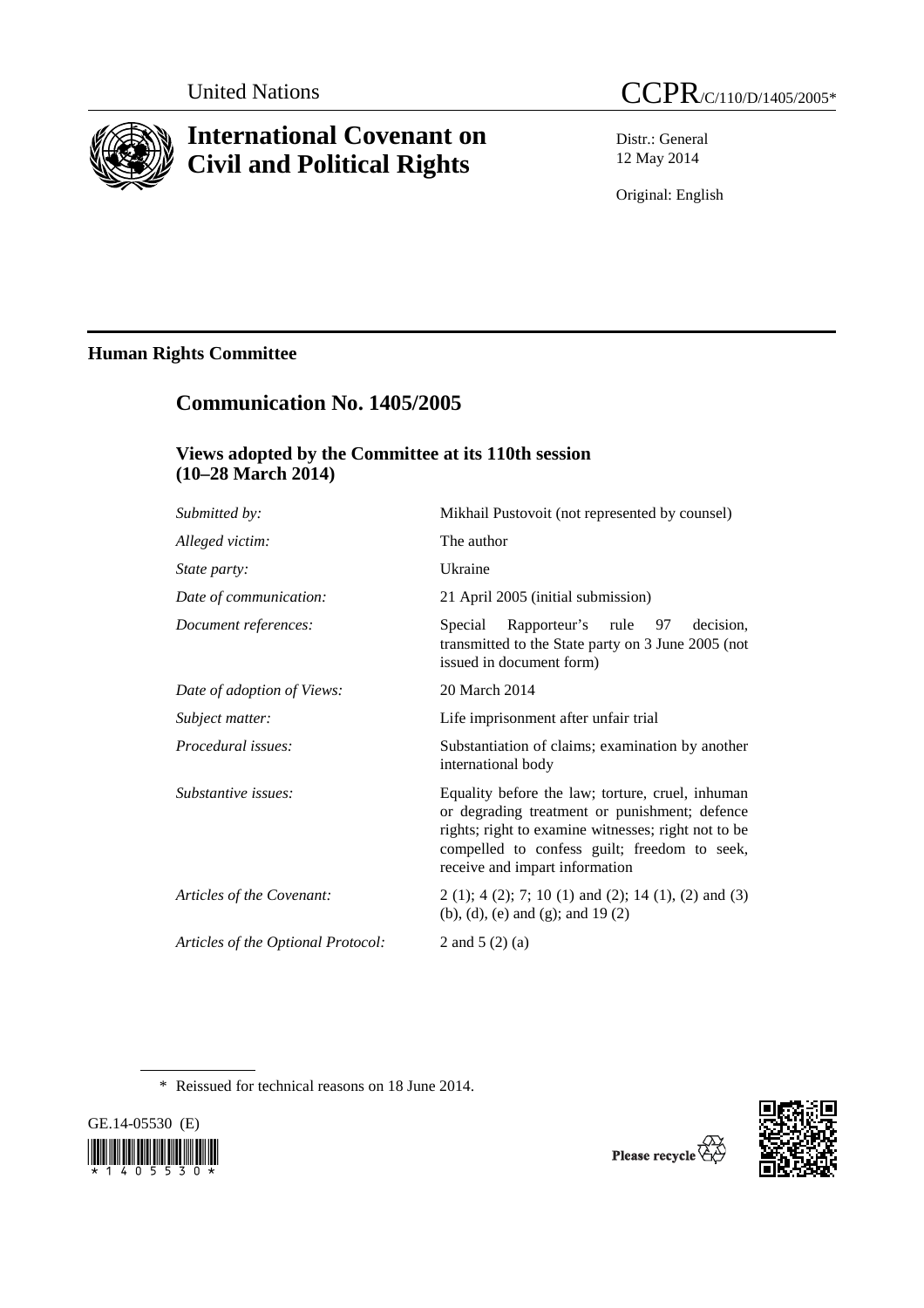#### **Annex**

### **Views of the Human Rights Committee under article 5, paragraph 4, of the Optional Protocol to the International Covenant on Civil and Political Rights (110th session)**

concerning

#### **Communication No. 1405/2005**\*\*

| Submitted by:          | Mikhail Pustovoit (not represented by counsel) |
|------------------------|------------------------------------------------|
| Alleged victim:        | The author                                     |
| <i>State party:</i>    | Ukraine                                        |
| Date of communication: | 21 April 2005 (initial submission)             |

*The Human Rights Committee*, established under article 28 of the International Covenant on Civil and Political Rights,

*Meeting on* 20 March 2014,

*Having concluded* its consideration of communication No. 1405/2005, submitted to the Human Rights Committee by Mikhail Pustovoit under the Optional Protocol to the International Covenant on Civil and Political Rights,

*Having taken into account* all written information made available to it by the author of the communication and the State party,

*Adopts* the following:

#### **Views under article 5, paragraph 4, of the Optional Protocol**

1. The author of the communication is Mikhail Pustovoit, a Ukrainian national born in 1977 serving a life sentence in Ukraine. He claims to be the victim of a violation by Ukraine of his rights under articles  $2(1)$ ;  $4(2)$ ;  $7$ ;  $10$ ;  $14(1)$ ,  $(2)$ , and  $(3)$   $(b)$ ,  $(d)$ ,  $(e)$  and (g); and 19 (2), of the International Covenant on Civil and Political Rights. The Optional Protocol entered into force for the State party on 25 October 1991. The author is unrepresented.

#### **Factual background**

2.1 On 13 May 2000, two young women, E.G. and O.P., were murdered in E.G.'s apartment. The author and another man, I.Y., were in the apartment when the murders took place, while one Mr. S.P. remained outside. The author denies involvement in the murder and explains that I.Y. ordered him to take a handbag from the crime scene; he took the

<sup>\*\*</sup> The following members of the Committee participated in the examination of the present communication: Mr. Yadh Ben Achour, Mr. Lazhari Bouzid, Ms. Christine Chanet, Mr. Ahmad Amin Fathalla, Mr. Cornelis Flinterman, Mr. Yuji Iwasawa, Ms. Zonke Zanele Majodina, Mr. Gerald L. Neuman, Sir Nigel Rodley, Mr. Víctor Manuel Rodríguez Rescia, Mr. Fabián Omar Salvioli, Ms. Anja Seibert-Fohr, Mr. Yuval Shany, Mr. Konstantine Vardzelashvili, Ms. Margo Waterval and Mr. Andrei Paul Zlătescu.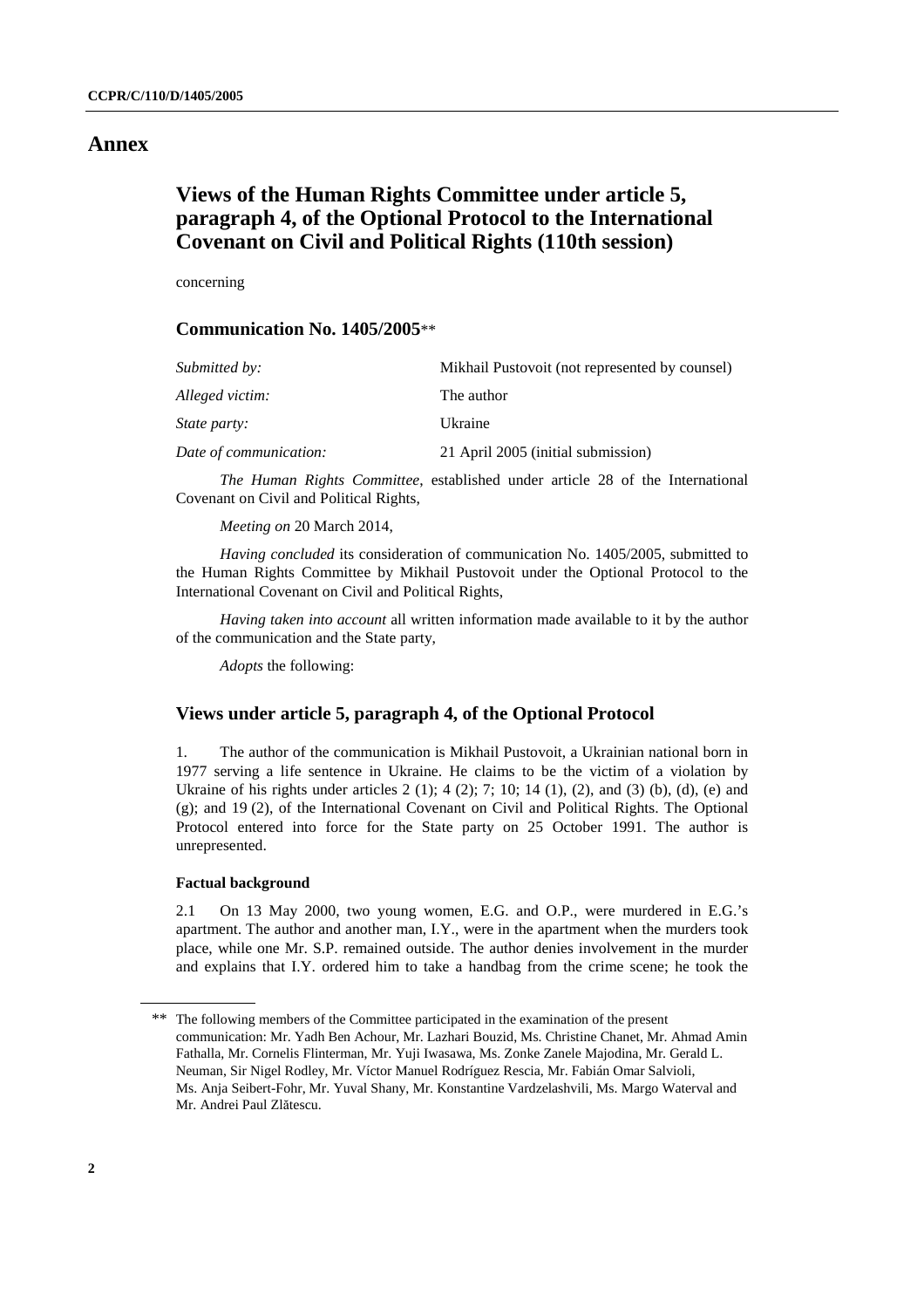handbag and burnt it at his home. He did not report the murders, as I.Y. had threatened to kill him.

2.2 On 15 May 2000, the author was arrested on suspicion of murder. Police officers tortured and battered him to extract a confession. The Head of the Criminal Investigation Unit of the Izyaslav Department of the Interior ("the Head of Unit") participated in the illtreatment, which was witnessed by the co-accused S.P.

2.3 On 8 May 2001, Khmelnitsk Regional Court ("the Regional Court") found the author guilty of theft or damage of documents, stamps and seals (article 193, part 1, of the Criminal Code), banditry (article 142, part 3) and premeditated murder under aggravating circumstances (article 93 (a), (d), (f) and (j)) and sentenced him to life imprisonment with property seizure. According to the ruling, the court rejected the claims of the author and S.P. regarding the use of unlawful methods of investigation, for lack of evidence. It referred to a video recording on which the author calmly, consecutively and in detail related the crime events, and to his testimony that he held E.G. while I.Y was stabbing her.

2.4 The author claims his innocence, and states that his fingerprints were not found at the crime scene and that the pre-trial investigation established no evidence showing his guilt. He claims that his conviction was based on assumptions and refers to the conclusion by an expert that O.P. was stabbed by a left-handed person. When, as a right-handed person, he requested the court to order another examination by a different expert, the first expert's conclusions were removed from the case file. Furthermore, the judge of the Regional Court rejected his complaints about torture during the pre-trial investigation. In court, the Head of Unit denied that he was present during the author's interrogations, despite a video recording proving the contrary, which was viewed by the court. The investigator from the Prosecutor's Office claimed that officers of the Criminal Investigation Unit were present for security reasons during the investigation. The forensic medical expert, who had examined the author in the presence of the police officers who had tortured him, stated that his body showed no marks of beatings. The author requested a new examination and showed his injuries (strained wrists, dislocated vertebrae and missing teeth) to the court. However, the court was satisfied with what the author describes as a "forged" certificate presented by the prosecutor, stating that the author had not requested the assistance of the medical unit of Khmelnitsk Pre-Trial Detention Centre No. 29 (the "SIZO").

2.5 On 8 May 2001, after being convicted by the Regional Court, the author was transferred to a SIZO detention centre.<sup>1</sup> He was kept in a cell designed for one person until 13 December 2001, but sometimes up to three persons were detained there. The cell was cold, damp and poorly lit, and had no regular water supply, strong draughts and a wet concrete floor. The radio did not work. Once a week he was given a few minutes in a bathroom with barely dripping water to shave and wash. Regardless of the weather conditions, he was forced to go outside to the courtyard.

2.6 On 9 May 2001, he was beaten in the corridor, as a "preventive measure", on the orders of the Chief Security Officer. On 14 May 2001, he complained of psychological pressure and physical hardship, and of the poor detention conditions, to a monitoring prosecutor visiting the SIZO. The prosecutor replied that all complaints regarding conditions of detention should be submitted to the Head of the SIZO first. At a later point, the author was denied dental services, except once when his tooth was extracted. He lost 14 teeth, which were damaged because of the torture and beatings by police officers, during

 $1$  He was detained there between 23 May 2000 and 12 September 2005.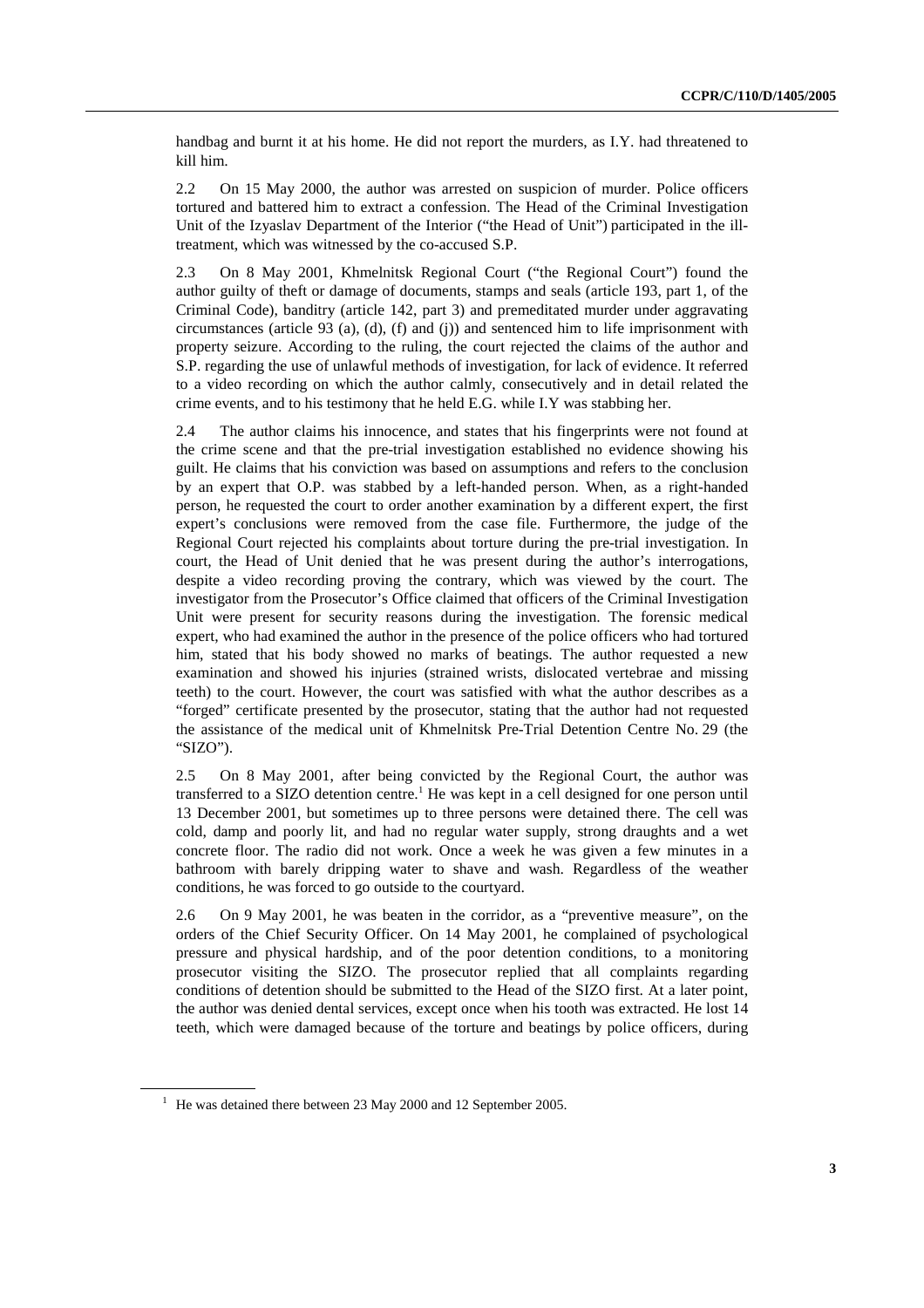the pre-trial investigation, and in the SIZO. He is unable to properly digest food and suffers from a chronic gastrointestinal illness.

2.7 When the author was acquainting himself with the Regional Court's trial transcript, his hands were handcuffed, preventing him from taking notes. The authorities disregarded his complaints that the transcript was not bound, that pages were unnumbered or missing, and that it had been drafted to match the indictment. His request to study the criminal case file to prepare his defence in the appeal court was missing. He was informed orally that the law did not provide for such a possibility.

2.8 On an unspecified date, he requested to be personally present during the examination, by the Regional Court, of his comments on the trial transcript. On 19 September 2001, he was informed that the court hearing in question had taken place on 17 September 2001.2

2.9 On an unspecified date, he was brought to the Supreme Court for the examination of his appeal. He was blindfolded with a hood and his hands were kept continuously handcuffed behind his back. The handcuffs were removed in the Kiev Pre-Trial Detention Centre.

2.10 On 27 November 2001, the Supreme Court dismissed the author's appeal against his conviction. As transpires from the ruling, in his appeal the author submitted that he had been forced to confess guilt as a result of unlawful methods of investigation and that both victims had been murdered by I.Y. He further argued that from the outset of the investigation, all three co-accused were represented by the same lawyer, despite a clear conflict of interest as well as obvious contradictions in their testimonies. He also complained in his appeal that he had been subjected to unlawful methods of investigation and, hence, had been forced to confess to the murder.

2.11 According to the ruling, however, the Supreme Court established that the author's claims about the use of I.Y.'s slanderous testimony as a basis for his conviction were unfounded, since this testimony was corroborated by testimony from other convicts, victims and witnesses, the contents of the crime scene examination report and experts' conclusions. The Supreme Court held that when the co-accused started giving contradictory testimonies, the author had immediately been assigned another lawyer, as of 22 June 2000. It also concluded that the author's and I.Y.'s claims about the use of unlawful methods of investigation to confess guilt had been examined but dismissed as unsubstantiated.

2.12 The author claims that he complained orally to the court about ill-treatment by law enforcement officers and states that he was unable to complain in writing, as he remained handcuffed, inside a secure metal cage, when the Supreme Court examined his appeal.

2.13 When he returned to the SIZO on 13 December 2001, the conditions of detention of those sentenced to life imprisonment became unbearable. Despite his special status as a former officer of the State Department of Ukraine for the Execution of Sentences,<sup>3</sup> he was detained as a common criminal. As such, he shared a cell with two other inmates, some of whom had numerous convictions, were in transit to or from other penitentiaries, or were suffering from tuberculosis. He was often transferred to cells that had previously been occupied by inmates infected with tuberculosis.

<sup>&</sup>lt;sup>2</sup> The notification, dated 12 September 2001, states that on 17 September 2001, the Regional Court will examine the comments made by S.P. and I.Y. on the trial transcript. The author provided no copy of

his comments on the transcript, or of his request to be present during their examination in court.<br><sup>3</sup> From 1998 to 2000, the author was a junior inspector at Zamkovoy Special Regime Colony No. 58 in the Khmelnitsk region.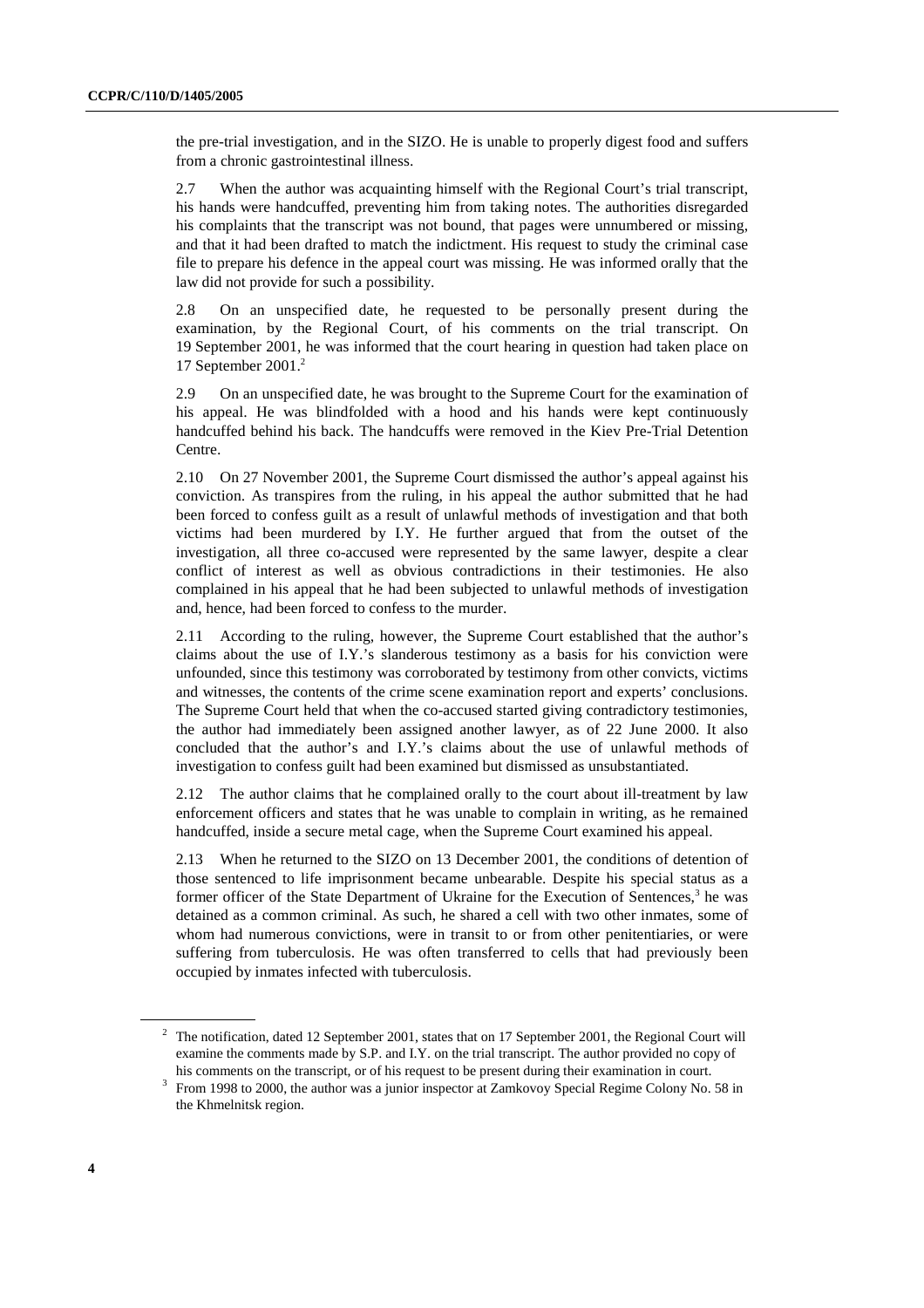2.14 On an unspecified date, the author asked the SIZO's Deputy Head for Social Matters to explain why his complaints about his unjust conviction and the inhumane conditions of his detention had not been dispatched to the Prosecutor's Office and the courts. Two days later, he and other inmates were battered by masked men. This happened shortly after the visit to the SIZO of two high-ranking officers of the State Department for the Execution of Sentences (Khmelnitsk region), who apparently despised the author from the time of his service there. Thereafter, all mass beatings of convicts in the SIZO were held with the participation of the Special Rapid Response Unit of the State Department for the Execution of Sentences and troops of the Ministry of the Interior, in the presence of the aforementioned persons and the SIZO administration. The author was also beaten individually in the presence of SIZO officials.

2.15 Starting from September 2003, the quality of the food deteriorated and the author was not allowed to get off his plank bed between 10 p.m. and 6 a.m., even to relieve himself. SIZO staff could view the toilet through a peephole and prisoners had to relieve themselves in front of their cellmates. Starting from May 2003, the author and the life prisoners were forbidden from purchasing essential goods in the SIZO shop.

2.16 On 24 June 2004, the author and his cellmate were severely beaten by masked men, in their cell and in the courtyard. There were traces of blood in the courtyard from other life prisoners beaten on the same day. The author was kicked in the face, hit with truncheons on his kidneys and back, and hit on the thorax. He sought medical assistance, but the Chief Security Officer replied that the beatings of the inmates sentenced to life imprisonment would be repeated in a week. Unable to withstand another round of beatings, one of the inmates hanged himself on 1 July 2004, during the night. In order to cover up the beatings, the administration forced inmates to write retractions and affidavits to the effect that they had never suffered any ill-treatment. Fearing for his life and health, the author wrote a similar affidavit.

#### **The complaint**

3.1 The author claims that his handcuffing and placement in a metal cage during the examination of his appeal by the Supreme Court violated his rights under articles 7 and 14 (1) and (3) (b) and (d), of the Covenant. He also claims that the conditions of his transportation to the Supreme Court breached article 7 of the Covenant.

3.2 He claims a violation of his rights under articles 7 and 14 (3) (g) of the Covenant, as he was beaten and tortured by officials during the pre-trial investigation to force him to confess guilt. He claims a violation of article 7 of the Covenant as he was beaten, by officials, in detention, and on account of the conditions of detention in the SIZO, which raises issues under article 10 of Covenant. He further claims a violation of article 10 (1) and (2) of the Covenant, regarding the conditions of detention in the GVK-96 penitentiary colony.

3.3 He claims that his conviction and sentence were incorrect and contrary to articles 2 (1), 4 (2) and 19 (2) of the Covenant. His conviction was based on assumptions and on I.Y.'s incriminating testimony at the pre-trial investigation, despite I.Y. retracting it before both the Regional Court and the Supreme Court.<sup>4</sup> These complaints appear to raise issues under article 14 (1) and (3) (g) of the Covenant.

<sup>&</sup>lt;sup>4</sup> There is no document on file to support the claim that I.Y. retracted his earlier testimony. On the contrary, it appears from the Regional Court's judgement that I.Y. testified against the author.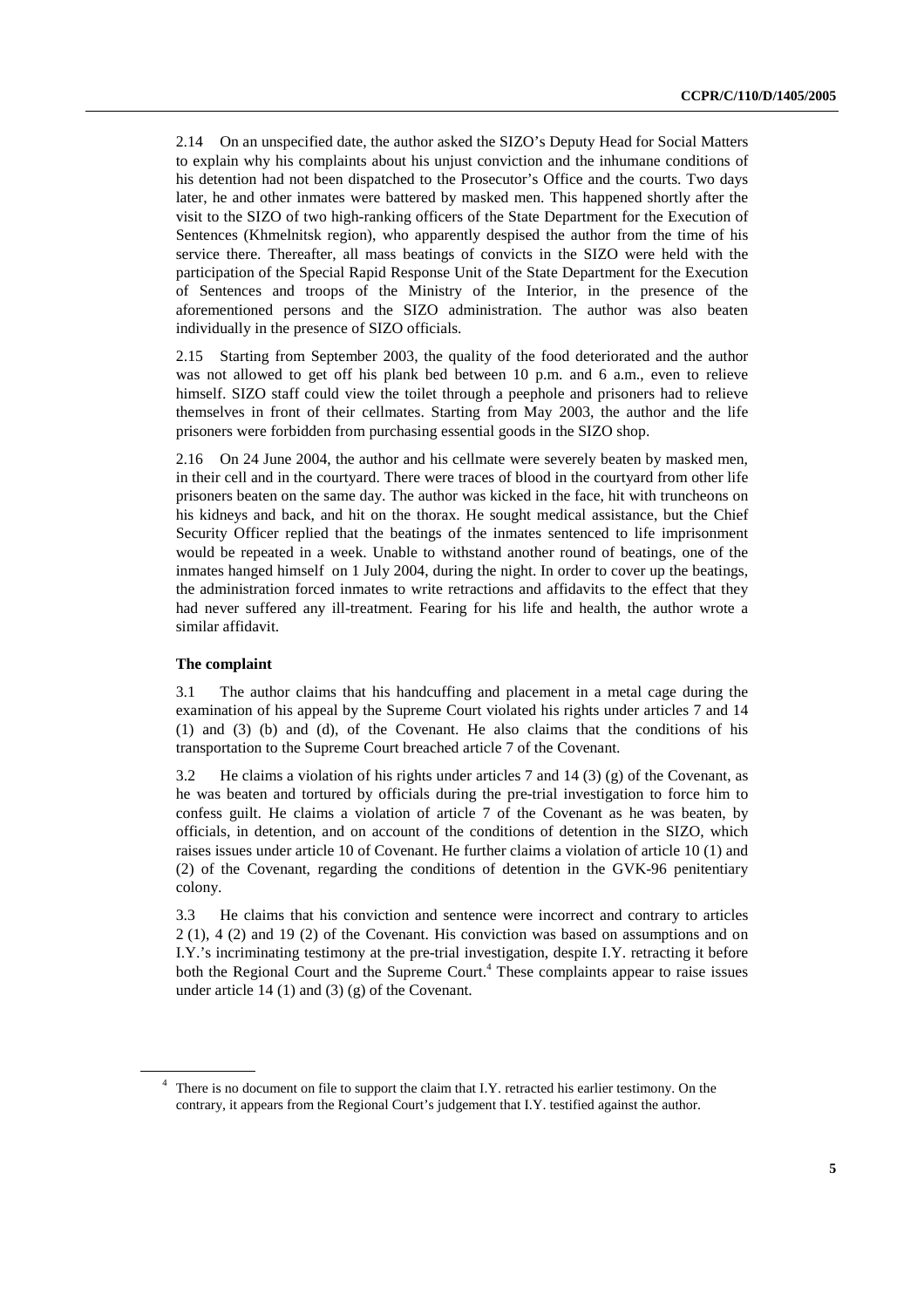3.4 He claims a violation of article 14 (3) (b) and (e) of the Covenant, as the court rejected his request to have certain witnesses questioned and for experts to carry out additional examinations.

3.5 The author also claims a violation of his rights of defence, which raises issues under article 14 (3) (b) and (d) of the Covenant, as he was handcuffed when acquainting himself with the trial transcript, as his request to familiarize himself with the criminal case file before the appeal hearing was ignored, and as his ex officio lawyer was ineffective and was present only when investigative actions were video-recorded; in addition, the author never met with him privately but only in the presence of the investigator during the pre-trial investigation or during the trial. The lawyer took away the only copy of the author's indictment act and disregarded his complaints.

3.6 He claims a violation under article 19 (2) of the Covenant, as prior to his conviction, a number of newspapers' reports designated him as a murderer, which raises issues under article 14 (2) of the Covenant.

3.7 He also claims a violation of article 2 (3) (a) of the Covenant, without further explanation.

#### **State party's observations on admissibility and on the merits**

4.1 In its notes verbales of 27 December 2005 and 28 April 2006, the State party submitted its observations on the admissibility and merits and adduced documents related to the case. Preliminarily, it notes that the fact that it does not deal with every single claim raised by the author does not imply that these claims are admitted.

4.2 The State party maintains that the communication is inadmissible under article 5 (2) (a) of the Optional Protocol, because on 24 December 2004, the author applied to the European Court of Human Rights, and his case was registered on 11 April 2005.

4.3 On the merits, the State party submits that article 2 (1) of the Covenant is of a general nature, and that its violation is preconditioned upon the finding of a violation of substantive rights under the Covenant. As to the claim under article  $2(3)(a)$ , it argues that the author had an effective remedy at his disposal and effectively availed himself thereof by filing about 40 complaints and applications to various domestic authorities. The availability of an effective remedy does not necessarily imply a positive outcome for claimants.

4.4 As to the alleged violation of article 4 (2) of the Covenant, the State party maintains that the author submits no explanation in support. It assumes, therefore, that his allegations are linked with those made under article 7. Hence, the State party submits that the author failed to provide any evidence, especially medical, to support his allegations of beatings. On 8 May 2001, the Regional Court examined complaints by his co-accused regarding their alleged beatings during the pre-trial investigation and concluded that "no substantiation thereof was established". The State party argues, therefore, that for the burden of proof to be shifted to the State party, the author should first substantiate sufficiently his allegations. In the absence of any substantiation by the author whatsoever, this part of the complaint is unfounded.<sup>5</sup>

<sup>&</sup>lt;sup>5</sup> It appears from the documents submitted by the State party that after the author's case was registered, an internal investigation was initiated into his allegations of ill-treatment by the police officers to force him to confess. On 5 and 10 September 2005, the Ministry of the Interior and a Deputy Prosecutor General reported that the allegations had been examined by the Supreme Court and refuted as unfounded. The Deputy Prosecutor General submitted that the Court had viewed a recording on which the author calmly, consecutively and in detail related the crime events. The author's claim had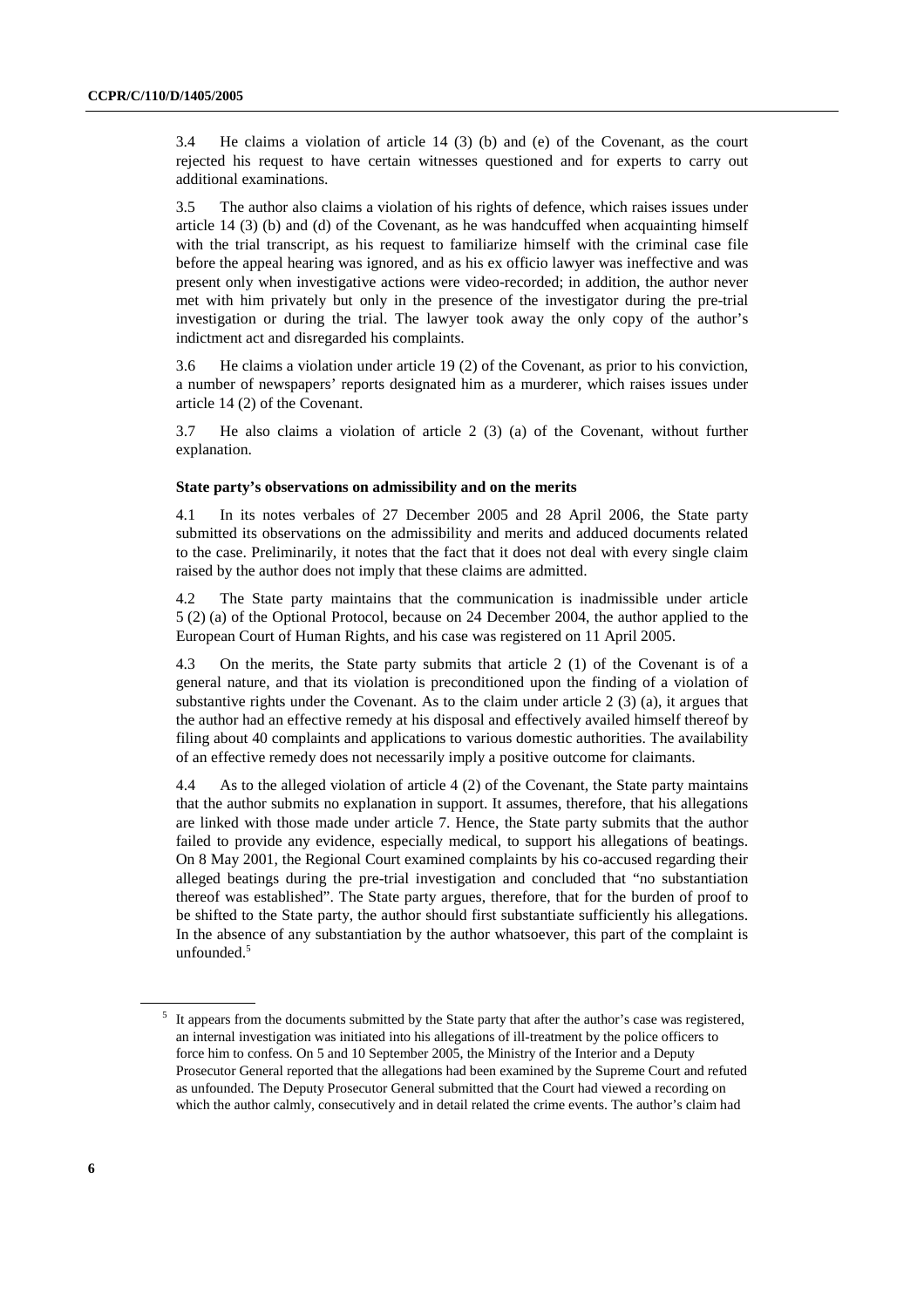4.5 Regarding the author's conditions of detention, the State party submits a number of affidavits whereby three SIZO inmates<sup>6</sup> and officials<sup>7</sup> qualify as satisfactory the general conditions of detention. Regarding the author's detention with ordinary criminals, despite his special status, it notes that on 8 July 2001 the author had requested the SIZO administration to "place anybody else" with him, and that prolonged solitary confinement may amount to a violation of article 7 of the Covenant.<sup>8</sup> This claim is therefore unfounded.

4.6 The State party adds that the author's allegations regarding his handcuffing and blindfolding during his transportation to the Supreme Court are groundless. Even if they had been proven, the State party notes that such measures may be applied as precautionary measures not intended to humiliate or debase. The Law on Police allows the handcuffing of detainees while they are being escorted, if there are grounds to believe that they could

 Reference is made to Committee's general comment No. 20 (1989) on the prohibition of torture or other cruel, inhuman or degrading treatment or punishment, para. 6, *Official Records of the General Assembly, Forty-seventh Session, Supplement No. 40* (A/47/40), annex VI, sect. A.

been rebutted by testimonies by an investigator from the District Prosecutor's Office and by the head of the Criminal Investigation Unit, and by experts' conclusions. The author had sent 33 complaints from the SIZO but had never complained of beatings or humiliation. On 10 September 2005, the State Department for the Execution of Sentences stated that throughout his detention in the SIZO, the author had not been subjected to pressure, psychologically or physically. On 28 September 2005, the Khmelnitsk Regional Department of Security Services submitted that former officers of the Izyaslav Department of the Interior, including its Head of Unit, A., had participated in investigating the crime. They had testified that the author's co-accused had pleaded guilty when interrogated and had claimed his involvement in the crime. The officers had denied having used pressure against the co-accused, either psychologically or physically. Due to the destruction of files at the central district hospital, it was impossible to establish whether medical assistance had been provided to the detainees during the pre-trial investigation. The District Prosecutor's Office had received no complaints of unlawful actions by police officers between September 2000 and September 2005. On 5 October 2005, the Ministry of the Interior reported that the author had not complained of ill-treatment to the law enforcement authorities and that his allegations could not be confirmed. 6

Three inmates, who shared a cell with the author in 2002 and 2003, submit that cells were heated in winter, that the water supply was regular, and that the SIZO administration used no force or degrading treatment towards the detainees, in particular the author or those sentenced to life imprisonment. Inmate Z. states that the author did not complain about the conditions of detention. The statements are handwritten and are signed by the inmates.<br>  $\frac{7}{2}$  On 2.8 atombar 2005, a daputy hand of the

On 2 September 2005, a deputy head of the SIZO reported that during his incumbency, no instructions were given to forbid purchases from the SIZO shop by SIZO detainees. On the same date, the SIZO medical unit stated that the cells were disinfected daily. Furthermore, an ad interim head of the SIZO stated that the detainees took a shower and had their linen cleaned weekly, they were regularly provided with drinking water, their cells were lit by 75–100 watt bulbs and were heated to 18°C minimum. On 10 September 2005, the State Department on the Execution of Sentences reported that the cells where the author was detained contained the necessary number of berths, were adequately lit, and were equipped with washbasins and toilets, separated by a partition; that windows ensured adequate ventilation; and that the conditions of detention complied with sanitary and hygiene standards. The author and those sentenced to life imprisonment were provided with bedding and food, as required, and they were afforded a one-hour period of outdoor exercise and an uninterrupted eighthour sleep, daily. Throughout his detention in the SIZO, the author was not placed in solitary confinement, nor was he subjected to pressure either psychologically or physically. His health condition was satisfactory, which is confirmed by medical documents. On 11 November 2003, he sought and obtained dental care. He had not been detained with inmates with tuberculosis. He did not complain of the conditions of his detention to the courts. On 10 September 2005, a Deputy Prosecutor General confirmed that the conditions of detention complied with the relevant standards and that the author had not been held together with inmates with tuberculosis. Furthermore, the author had submitted 33 complaints, including with regard to the conditions of his pre-trial detention, and his complaints had been examined.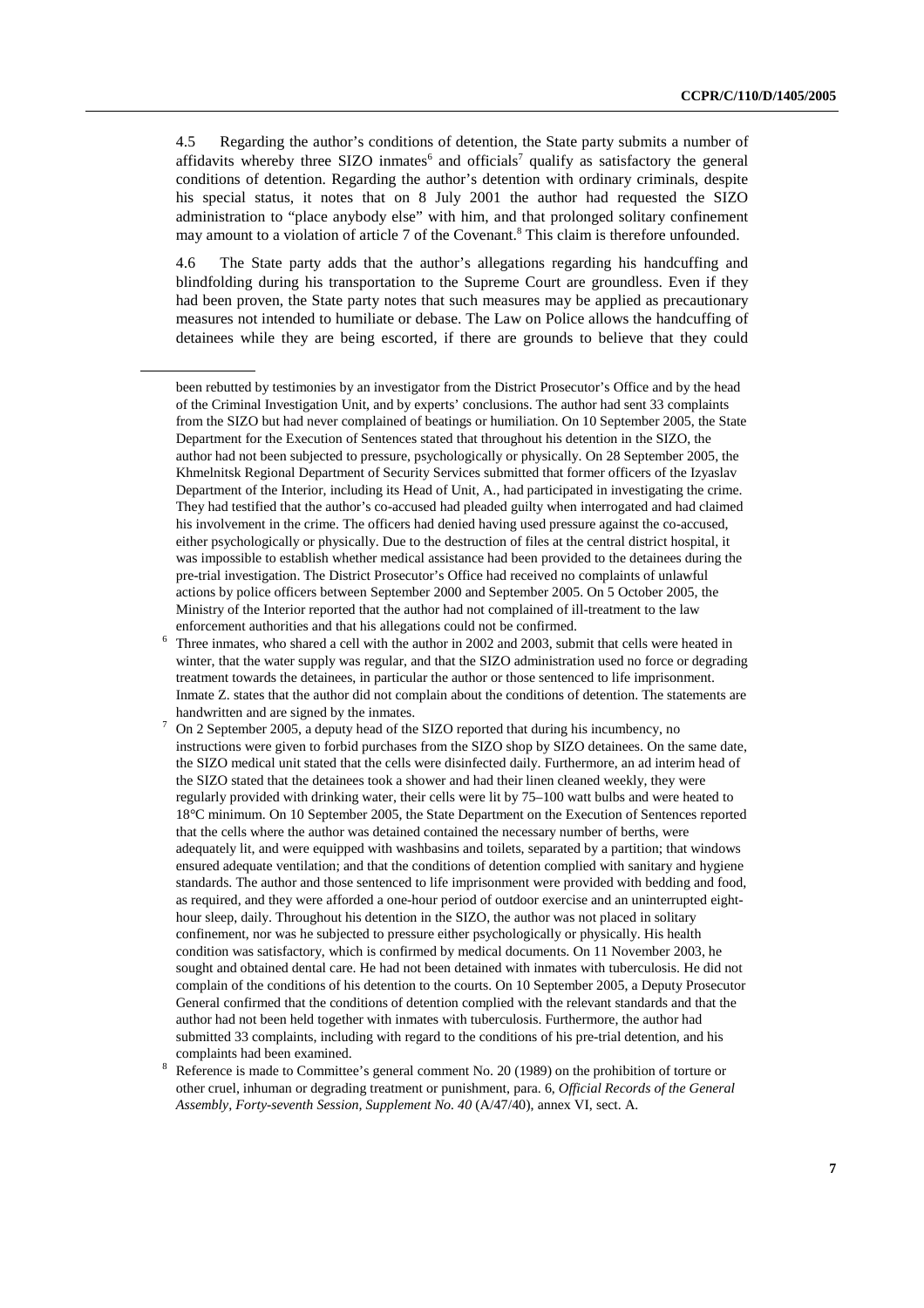escape or inflict injuries on themselves or others. Section 25 of the Order of the State Department for the Execution of Sentences on the Adoption of the Penitentiary Routine Rules ("the Order") provides that life prisoners shall be handcuffed every time that they are escorted.

4.7 The State party adds that although blindfolding is not provided for under domestic law, it may be applied exceptionally in cases where the life or health of the blindfolded person is endangered. Blindfolding is subject to authorization, which was not sought in the present case. With reference to case law of the European Court of Human Rights,<sup>9</sup> the State party submits that nothing shows that the blindfolding alleged by the author to have been carried out had caused him injuries or physical or mental suffering.

4.8 As regards the author's access to medical treatment, the State party provides a copy of his SIZO medical file, which describes his examinations by a doctor and the medical assistance provided.<sup>10</sup> According to the medical file, no bruises or other injuries were found on the author's body, contrary to his allegations of systematic beatings. The State party also appends a medical certificate issued by the SIZO medical unit on 2 September 2005 showing that throughout the author's detention there (i.e. between 23 May 2000 and 12 September 2005) he requested no medical assistance on account of bodily injuries.

4.9 Regarding the author's allegations under article 14 of the Covenant, the State party argues that he himself freely admitted that he was in the apartment when the murders took place, that he did not report the crime to the authorities, and that he took the handbag from the crime scene. These facts by themselves are sufficient to convict him of theft and concealing a crime. The State party further submits that the court thoroughly examined the contradictory testimonies of all the co-accused, ordered several forensic examinations, examined a number of witnesses, and decided to convict the author after reviewing all the evidence against him. Thus, the court examined the guilt of each of the co-accused individually and discarded I.Y.'s statement incriminating the author. This decision was upheld on appeal. The State party provides copies of nine letters, including covering letters attached to the author's submissions to the courts and the courts' replies thereto,<sup>11</sup> to refute his claim regarding his inability to study the case file and to appeal the judgement.

4.10 Regarding the claim under article 19 (2) of the Covenant, the State party submits that under domestic law, the right of detainees or prisoners to "receive and impart information" is subject to certain limitations. For security reasons and to prevent information leaks or prison breakouts, the correspondence of detainees is reviewed (but not censored) by the authorities. Correspondence to the Parliamentary Human Rights

<sup>9</sup> *Ahmet Özkan and others* v*. Turkey* (judgement of 6 April 2004), application No. 21689/93, para. 338 referring, mutatis mutandis, to *Salman* v*. Turkey* (judgement of 27 June 2000), application No. 21986/93, para. 132; and *Öcalan* v. *Turkey* (judgement of 12 March 2003), application No. 46221/99, paras. 224 and 228.<br><sup>10</sup> The medical file contains a copy of the author's blood test and several records indicating that he was

seen 10 times by a psychiatrist and twice by a dentist, followed by a note saying "there are no complaints" and a diagnosis saying "mentally healthy; psychotherapeutic discussion conducted". According to an affidavit issued by the head of the SIZO medical unit, the author had his heart and

chest X-rayed annually between 2000 and 2005 and these were diagnosed as normal. 11 The covering letters indicate that the author sought to study the trial transcript (10 May 2001), sent his initial appeal (14 May 2001) and two additional appeals (21 May and 16 July 2001), and requested to study the co-convicts' appeals (24 May and 20 July 2001). On 6 and 10 July 2001 the Regional Court granted him leave to study the case file, and on 20 August 2001 it granted him leave to study the coconvicts' appeals. On 29 July 2003, the author requested a copy of the trial transcript from the Regional Court. On 12 August 2003, the Regional Court informed him that domestic legislation does not provide for such a practice.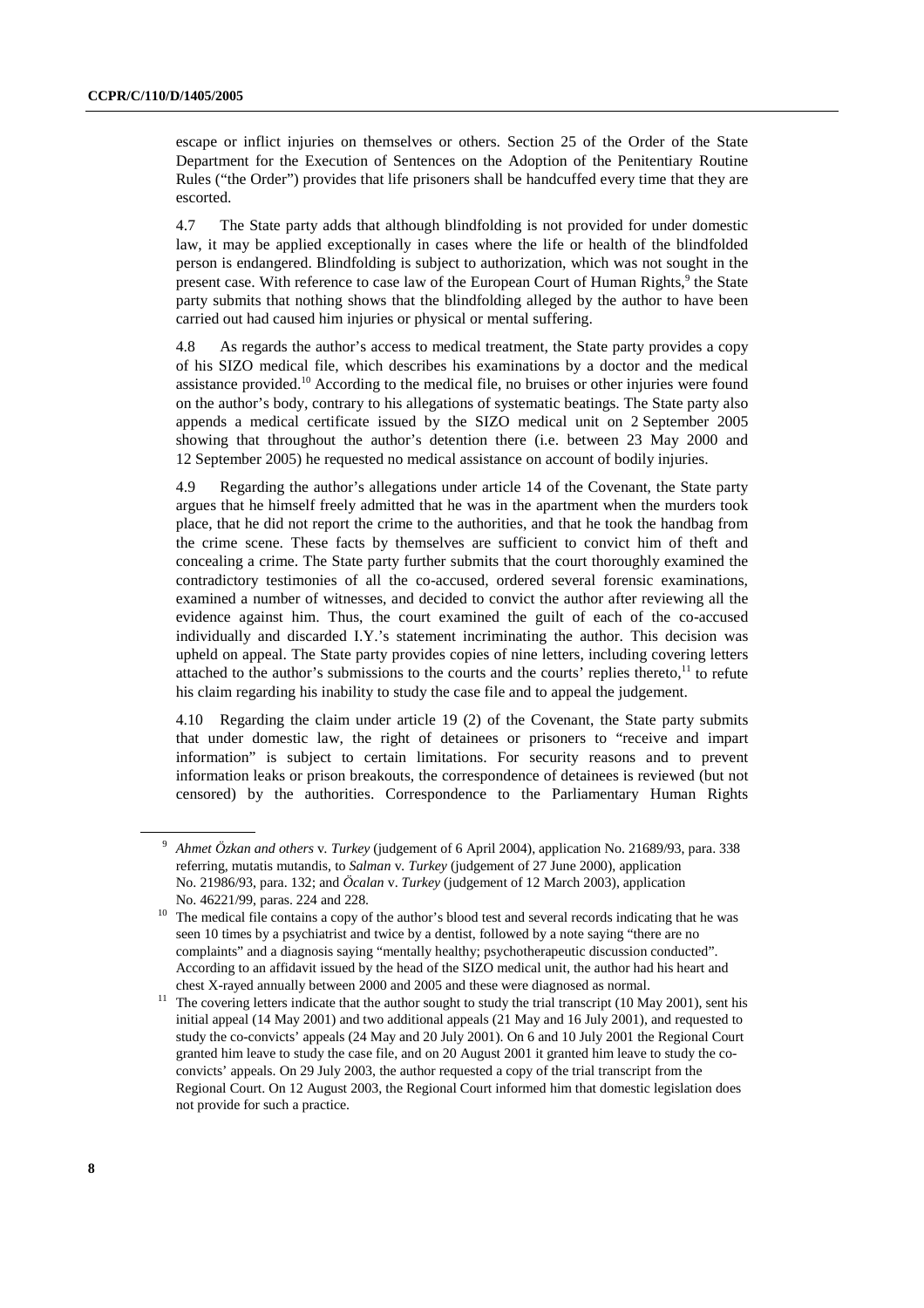Commissioner, the prosecutor and the European Court of Human Rights is not subject to review. The State party provides copies of covering letters of 19 complaints sent by the author from the SIZO and the copies of the replies received, as certified by his signature.

#### **Author's additional submissions and comments on the State party's observations**

5.1 On 15 and 25 January and 15 and 24 March 2006, the author submitted that the application to the European Court of Human Rights had been filed by his mother without his knowledge. On 6 February 2006, he asked the Court to withdraw his application. On 6 March 2006, the Court discontinued it.

5.2 On 23 February, 28 February, 24 March, 7 July and 12 July 2006, 7 January 2007 and 23 February 2009, the author submitted his comments on the State party's observations. He reiterates his initial claims and argues that in its observations, the State party merely referred to national law, without explaining how it applies in practice.

5.3 He emphasizes that the State party provided copies of the covering letters attached to his complaints to different authorities, but not his complaints or the replies received. Had it provided all those documents, they would have defeated its arguments on the availability of effective remedies. Furthermore, although the State party claims that he has filed about 40 complaints, he has filed at least twice as many. As he did not receive any reply to many of them, he believes that they never reached the addressees.

5.4 The author maintains that his rights under article 7, together with article 4 (2), of the Covenant have been violated. He submits that the State party has deliberately omitted to address his complaints regarding the forced confession and reiterates that he consistently raised this issue during the pre-trial investigation, in the Regional Court and the Supreme Court. Even if he has no medical evidence in support, he was effectively prevented from obtaining such evidence due to the refusal, by the State Department for the Execution of Sentences and the Prosecutor's Office, to order a medical examination.

5.5 He reiterates that he was beaten in the SIZO, both individually and in group beatings, by the Special Rapid Response Unit of the State Department for the Execution of Sentences. The group beatings took place monthly, from 2002 to 2004.

5.6 The author reiterates his claims about being handcuffed and blindfolded while being escorted to the Supreme Court, and adds that his head was covered by a hood on which there was the dried blood and saliva of those who had worn it before. He feared that he might contract tuberculosis or other diseases. The handcuffing during the examination of his appeal made him feel humiliated and debased. There was no reason for keeping him in a cage in the courtroom. He refutes the State party's argument that handcuffing is permitted under domestic law.12

5.7 Furthermore, he was effectively prevented from exercising his right to defend himself, because with his hands handcuffed behind his back, he could not hold or turn over the pages of his additions to his appeal, which he intended to read out in the Supreme Court. The presiding judge rejected the author's request to take the additions and read them out on his behalf.<sup>13</sup>

5.8 The author refutes the State party's claim that he was provided with medical assistance and maintains that he was not examined by a competent doctor prior to his transfer to the Gorodishche colony (the "GVK-96 prison"). He had his lungs X-rayed in the

 $12$  He claims a violation of article 7 of the Covenant.

<sup>&</sup>lt;sup>13</sup> He claims a violation of article 14 (1) and (3) (b) and (d) of the Covenant.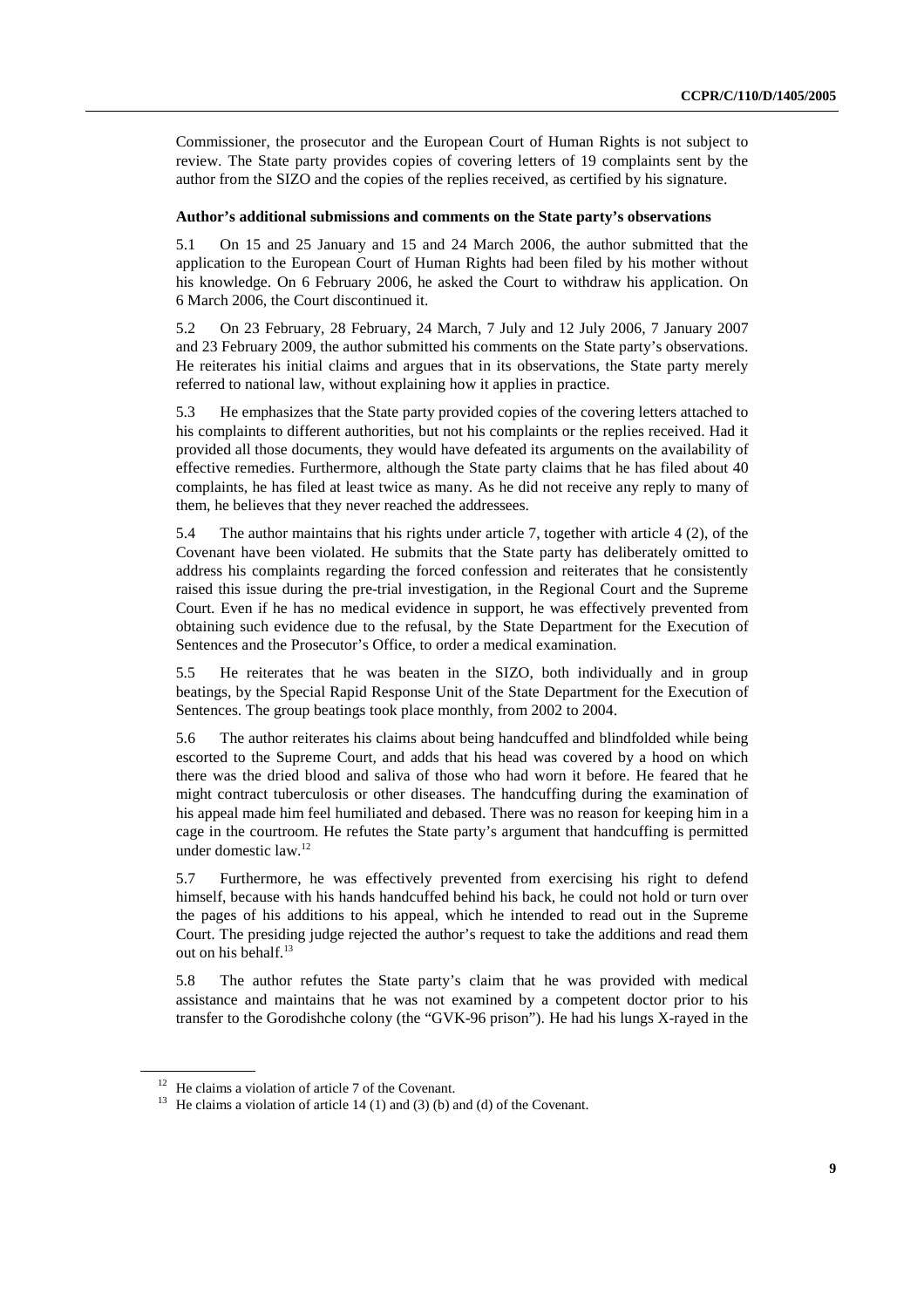SIZO after discovering that his inmate had tuberculosis. He argues that the State party provided fake medical certificates, as they do not bear his signature.

5.9 He does not deny that he was present at the crime scene on 13 May 2000, witnessed the murders and took the handbag from the apartment. Even if, according to the State party, this may amount to theft and the concealment of a crime, it cannot justify his conviction of murder.

5.10 The author submits that on 4 July 2006, the administration of the GVK-96 prison attempted to conduct a medical examination, allegedly at the request of the Human Rights Committee. However, when the head of the medical unit refused to document even the most obvious injuries sustained after the torture, such as several missing teeth and other injuries, the author declined to undergo the examination.

5.11 He questions the voluntary nature of the SIZO inmates' affidavits as submitted by the State party, and notes that the documents' similarity suggests that they were written under pressure.

5.12 He submits that he complained of unlawful actions by police officers on 9 February 2005 to the Minister of the Interior. Two of the three officers identified by him as torturers were in fact dismissed when they tortured a suspect to death in 2003 but Khmelnitsk Regional Prosecutor's Office covered up this incident, passing it off as a natural death; the third officer involved was dismissed for the same reason in 2002.

5.13 On an unspecified date, the author requested Izyaslav District Prosecutor's Office to institute criminal proceedings against the three aforementioned officers. On 19 October 2006, a deputy prosecutor rejected his request, because he had failed to make the same complaint during the pre-trial investigation and in court. On 3 November 2006, the author appealed this refusal to Izyaslav District Court and submitted evidence of torture by the police officers. On 30 December 2006, his appeal was rejected with reference to the Regional Court's judgement of 8 May 2001, according to which "allegations about having given a self-incriminating testimony due to allegedly unlawful methods of investigation could not be taken into account for lack of evidence". The author's appeal of 16 February 2007, to the Regional Court, against the ruling of 30 December 2006, was still pending.

5.14 Finally, the author complains that the current conditions of detention in the GVK-96 prison violate article 10 (1) and (2) of the Covenant. His "outdoor walks" take place in a suspended cage with no natural lighting. Due to his height, he cannot exercise inside the cage and has vertigo looking down from the cage. The prison cells are covered with mould, there is no regular water supply and he is not allowed to purchase a toilet lid. Every ten days, he is transferred to another cell previously occupied by inmates with tuberculosis and HIV/AIDS. He is not allowed to lie down during the day. While moving inside the penitentiary, inmates have to bend towards the floor with their hands handcuffed behind their back. Outside of the building, inmates are hooded.

#### **Author's additional submission**

6.1 In the Committee's letter of 21 July 2010, the author was invited to provide clarifications regarding his case. On 9 August and 13 September 2010, he explained that after his arrest on 15 May 2000, he was detained at the Izyaslav district police station for nine to ten days prior to his transfer to the SIZO. He was shifted between the SIZO and the police station every other week for the three years of the pre-trail investigation. Such shifts were aimed at putting him under pressure, both psychologically and physically.

6.2 He provides the names, military rank and position of three police officers employed at the district police station who battered him upon his arrest.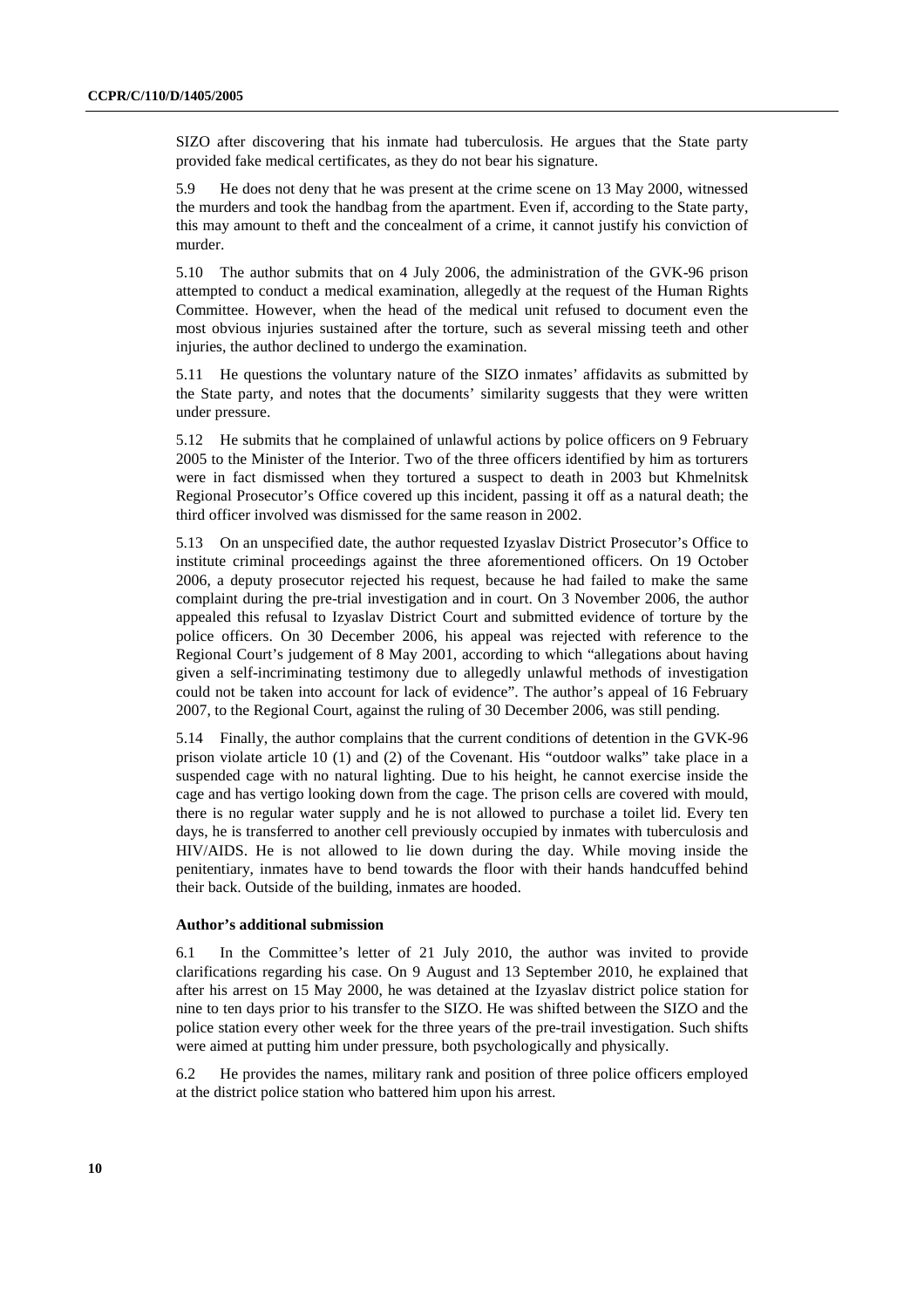6.3 The author explains that he did not confess to the murder despite the torture. He challenges the accuracy of the summary of his appeal, in the Supreme Court's ruling, regarding the use of duress to confess, and explains that the Supreme Court distorted the wording of his appeal to plot a case against him, as did the police officers.<sup>14</sup>

6.4 He reiterates that S.P. witnessed his torture at the district police station.

6.5 He clarifies that he was first transferred to the SIZO nine to ten days after his arrest on 15 May 2000. He unsuccessfully requested the SIZO medical unit to record his torture marks. He still suffers from violent physical after-effects of the torture. After the prosecutor's visits to the SIZO, pressure was put on him, both psychologically and physically, which impaired his preparation for the hearings. Furthermore, the prosecutor instructed the SIZO staff to "demoralize" him.

6.6 The author recalls that after his conviction, he requested to study the trial transcript. He was given a pile of documents. Since he was handcuffed while studying the transcript, he could not take notes. Subsequently, he filed multiple complaints, to the Regional Court and the Prosecutor's Office, outlining missing information, such as the expert's conclusion that O.P. had been stabbed by a left-handed person. He also complained that SIZO officers had hindered his access to the transcript, by handcuffing him. No response followed, and he was not provided with a copy of the transcript.

6.7 The author explains that his reference to article 255 of the Code of Criminal Procedure in connection with his request to have access to the case file was due to his lack of legal knowledge. However, his request clearly indicated that he sought to study the case file.

6.8 He submits that his comments on the trial transcript have been concealed by the authorities. He raised this matter in his additional appeals. He asks the State party to clarify why his comments remain unanswered. His request to attend the court hearing of 17 September 2001, when the comments on the transcript were examined, disappeared. Furthermore, he was only informed of the hearing on 19 September 2001.<sup>15</sup>

6.9 One evening at the beginning of November 2001, the author was escorted from the SIZO to the Supreme Court. The trip lasted over 24 hours, during which time he was handcuffed and, at times, hooded.<sup>16</sup>

6.10 A State-appointed lawyer represented him on appeal before the Supreme Court. The author complained before the investigator and the court that the lawyer was not interested in defending his interests.<sup>17</sup> However, as he could not afford to retain a lawyer privately, the

<sup>14</sup> The author explains that on the second day after his arrest, the officers asked him to sign unknown documents; when he refused, they beat him. Furthermore, they filmed the Head of Unit explaining to him how to show, on a mannequin, fractured neck vertebrae, while, in disagreement, he was pushing the mannequin away. As he did not confess guilt, he was tortured and carried to his cell thereafter, which was witnessed by inmates whose names he does not recall. When the videotape was shown in court, I.Y. testified that the author had broken O.P.'s neck. The author asked the court to use the record as evidence of torture and to initiate proceedings against the Head of Unit. In reply, the court questioned the Head of Unit. When the experts' conclusions showed that O.P.'s neck was not fractured, the investigator, in collusion with the police, plotted another indictment and the judge removed all mention of the record from the case file. The author claims that the removal of the

videotape from the case file violates articles 7 and 14 (1) and (2) of the Covenant.<br><sup>15</sup> He claims that the facts in paragraphs 6.6 to 6.8 above violate articles 14 (1) and (2) of the Covenant. He claims a violation of article 14 (1) of the Covenant, as the authorities failed to notify him of his right to attend a court hearing of his case. 16 He claims a violation of article 7 of the Covenant.

<sup>&</sup>lt;sup>17</sup> He claims a violation of article 14 (3) (g) of the Covenant.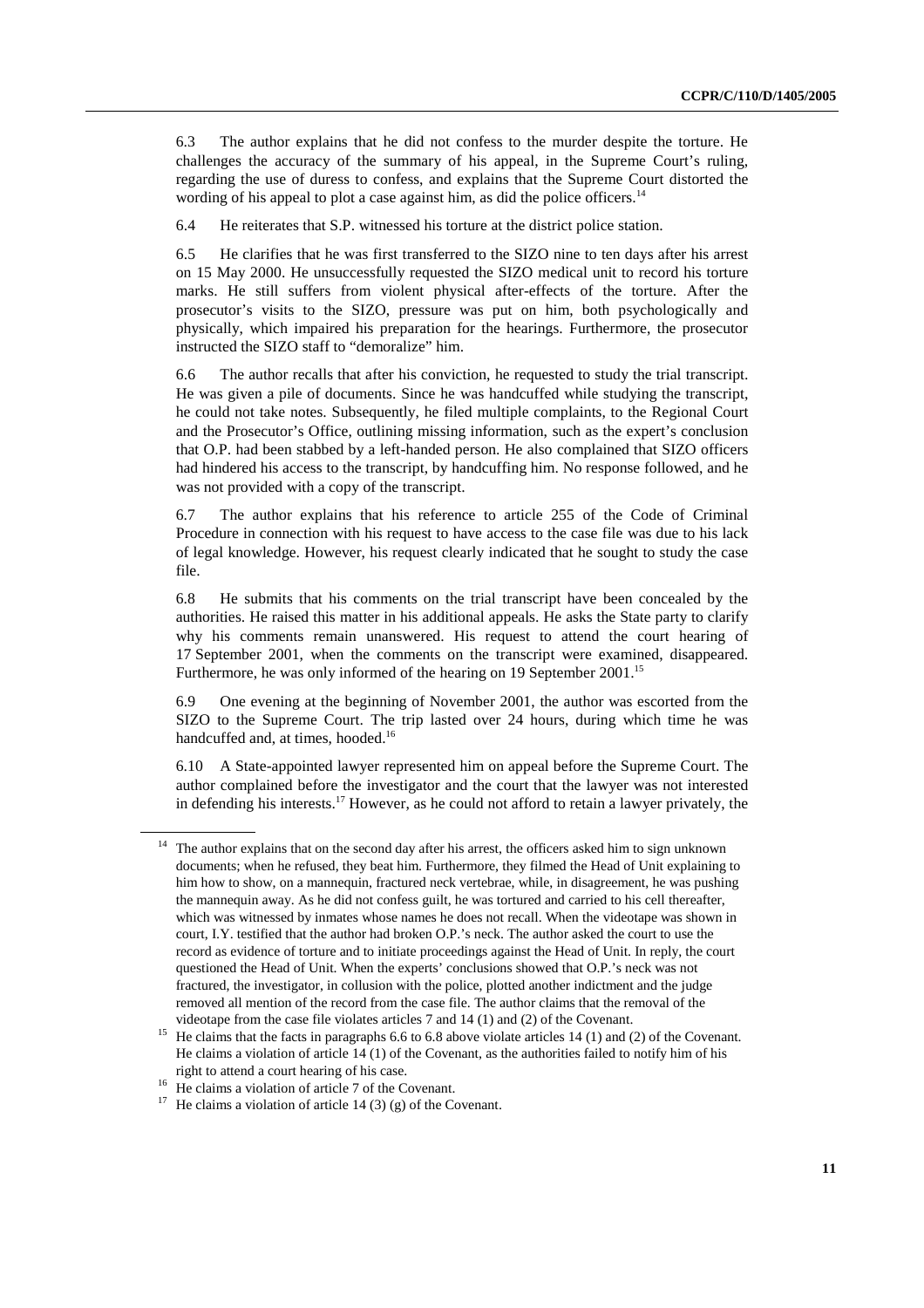State-appointed lawyer remained assigned to him. The author adds that the lawyer was a retired former colleague of the authorities.

6.11 He claims that during the examination of his appeal by the Supreme Court, he complained orally of his ill-treatment during the pre-trial investigation, in the SIZO and while being escorted to the court.<sup>18</sup>

6.12 He explains that the trial court judge ignored his requests to speak out, to ask questions and to record testimonies in favour of his innocence, and that I.Y. had incriminated him. The author wanted to secure the presence at court of I.Y.'s cellmates, to whom I.Y. had described the murder, and of those who had witnessed the after-effects of the torture on the author; he could not recall the witnesses' names.

6.13 The author claims that the Regional Court's decision of 8 May 2001 is plotted, as it does not reflect I.Y.'s withdrawal in court of his allegations, made during the pre-trial investigation, that the author had been implicated in the murder. Instead, the Regional Court based the author's conviction on I.Y.'s allegations.

6.14 He keeps no copy of the regional media publications identifying him as a murderer.

6.15 He has not brought separate proceedings regarding the publication and broadcast of the incriminating statements against him. However, he indicated in some of his additional appeals that such information had been published and broadcast.<sup>19</sup>

6.16 The author clarifies that the court's use of I.Y.'s initial testimony as a witness was inadmissible in terms of the commentary on article 68 of the Code of Criminal Procedure, under which anyone can be a witness in a criminal case, except parties to the proceedings interested in their outcome, such as victims, suspects, the accused or convicts.

6.17 The author invites the Committee to request the State party to provide information regarding the date of his transfer to the GVK-96 prison, his complaints about the conditions of detention there, the outcome of such complaints, and corroborating documents.

#### **State party's additional comments**

7.1 In the Committee's note verbale of 21 July 2010, the State party was requested to provide clarifications and supporting documents.

7.2 On 29 December 2010 and with reference to the author's further information of 13 September 2010, the State party provided comments made by its Supreme Court (undated) and Regional Court (dated 10 December 2010).

7.3 Regarding the alleged distortion of his appeal in the ruling of 27 November 2001, the Supreme Court submits that it dismissed the appeals by the author and his counsel; that the author's guilt was established by corroborating evidence; and that his acts were rightly qualified and his sentence was lawful. He attended the appeal hearing and had numerous opportunities to speak out and defend himself. The Supreme Court, therefore, examined the author's appeal in compliance with the applicable criminal procedure legislation and it has abided by the provisions of the Covenant.

7.4 The Regional Court explains that, as transpires from the trial transcript, after the pronouncement of the sentence, the presiding judge explained to the convicts, including the author, the appeal procedure, and their right to study the trial transcript and comment thereon. On 6, 9 and 10 July 2001, the author studied the trial transcript, which is confirmed

<sup>&</sup>lt;sup>18</sup> He claims a violation of article 7 of the Covenant.

<sup>&</sup>lt;sup>19</sup> He claims a violation of 14 (2) of the Covenant.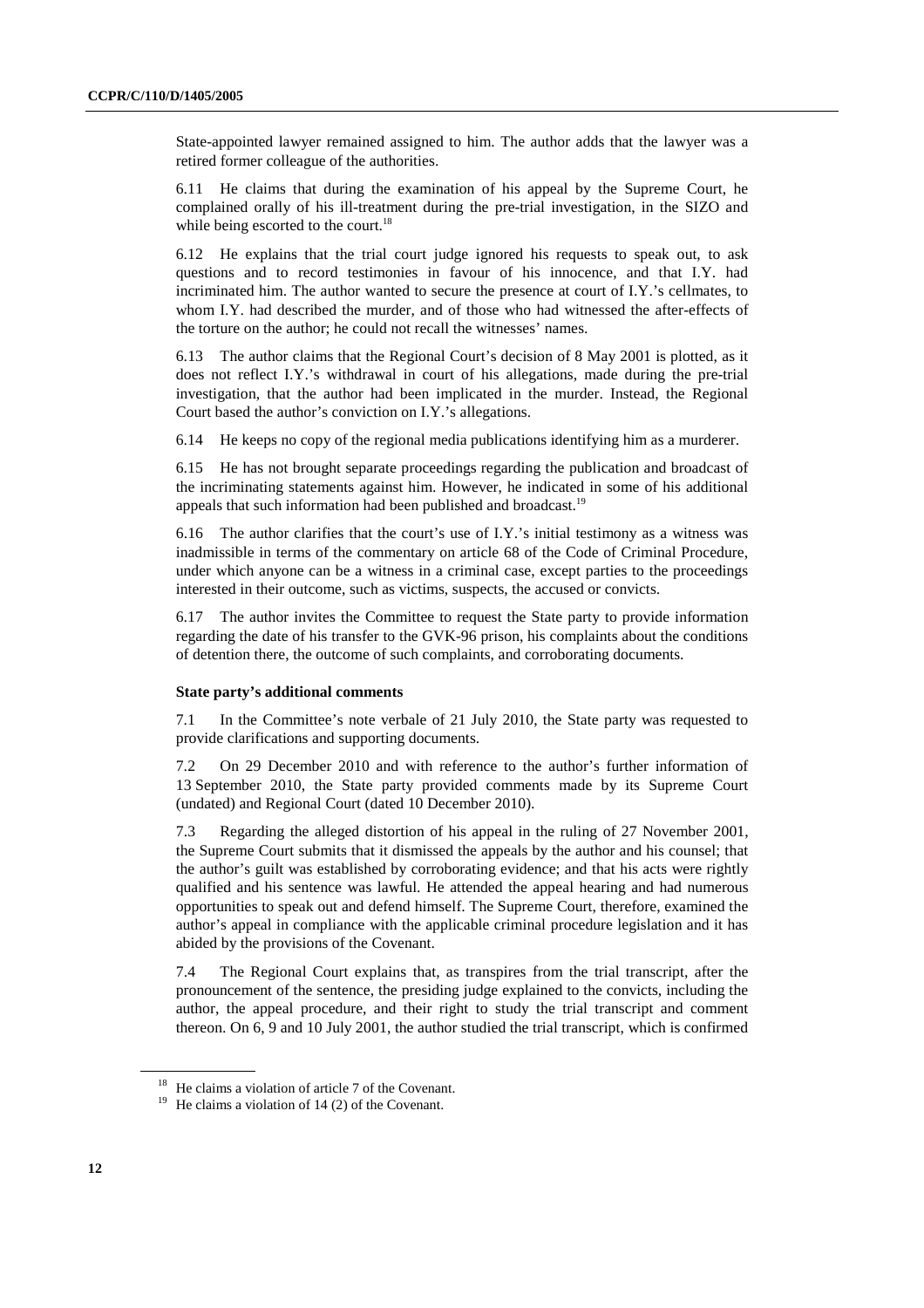by his signature; he made no comments. The comments made thereon by S.P. and I.Y. were duly examined by the court.

#### **Issues and proceedings before the Committee**

#### *Consideration of admissibility*

8.1 Before considering any claim contained in a communication, the Human Rights Committee must decide, in accordance with rule 93 of its rules of procedure, whether or not it is admissible under the Optional Protocol to the Covenant.

8.2 The State party has submitted that the Committee is barred from considering the present communication, as an identical complaint has been filed with the European Court of Human Rights. The Committee notes, however, that the application in question was discontinued on 6 March 2006 at the author's request. In these circumstances, the Committee is not precluded by article 5 (2) (a) of the Optional Protocol from examining the present communication.

8.3 Regarding the exhaustion of domestic remedies, the Committee has noted that according to the information submitted by the author in his initial submission, all available domestic remedies have been exhausted. In the absence of any pertinent information from the State party, the Committee considers that the requirements of article 5 (2) (b) of the Optional Protocol have been met.

8.4 The Committee notes that the author claims a violation of his rights under article 2 (3) (a) of the Covenant, without clarifying the nature of the violation of this provision. It observes that article 2 of the Covenant lays down general obligations for States parties, and, in principle, cannot, in isolation, give rise to a separate claim in a communication under the Optional Protocol.<sup>20</sup>

8.5 With regard to the author's allegations of a breach of article 4 (2), the Committee notes that the State party has not purported to rely on any derogation from provisions of the Covenant pursuant to article  $4.<sup>21</sup>$  Accordingly, the Committee considers this part of the communication incompatible with the provisions of the Covenant, and therefore inadmissible under article 3 of the Optional Protocol.

8.6 The Committee notes the author's arguments in relation to article 7 that he was subjected to duress by police officers, to force him to confess guilt, and by the SIZO administration, to put pressure on him. The State party has rejected this claim, as no medical evidence was submitted by the author in support, and as the courts of two instances scrutinized the allegations of ill-treatment made by the author and his co-convicts and refuted them as unsubstantiated.

8.7 The Committee notes that, before his trial, the author was examined by a medical expert, who found no marks on his body consistent with beatings, and that the author has not challenged the fact that this examination took place. It also notes that both the Regional Court and the Supreme Court examined his allegation of duress and dismissed it for lack of evidence. The Committee notes that the material on file does not lead it to conclude that the determination made by the domestic courts was arbitrary or amounted to a denial of justice. Furthermore, it notes that the author's medical file does not show that he complained of the

<sup>20</sup> See, for example, communication No. 316/1988, *C.E.A.* v. *Finland*, decision of 10 July 1991, para. 6.2; communication No. 802/1998, *Rogerson* v. *Australia,* Views adopted on 3 April 2002; and communication No. 1213/2003, *Sastre Rodríguez et al.* v. *Spain*, decision of 28 March 2007, para. 6.6. 21 Communication No. 139/1983, *Hiber Conteris* v. *Uruguay*, Views adopted on 17 July 1985, para. 7.5.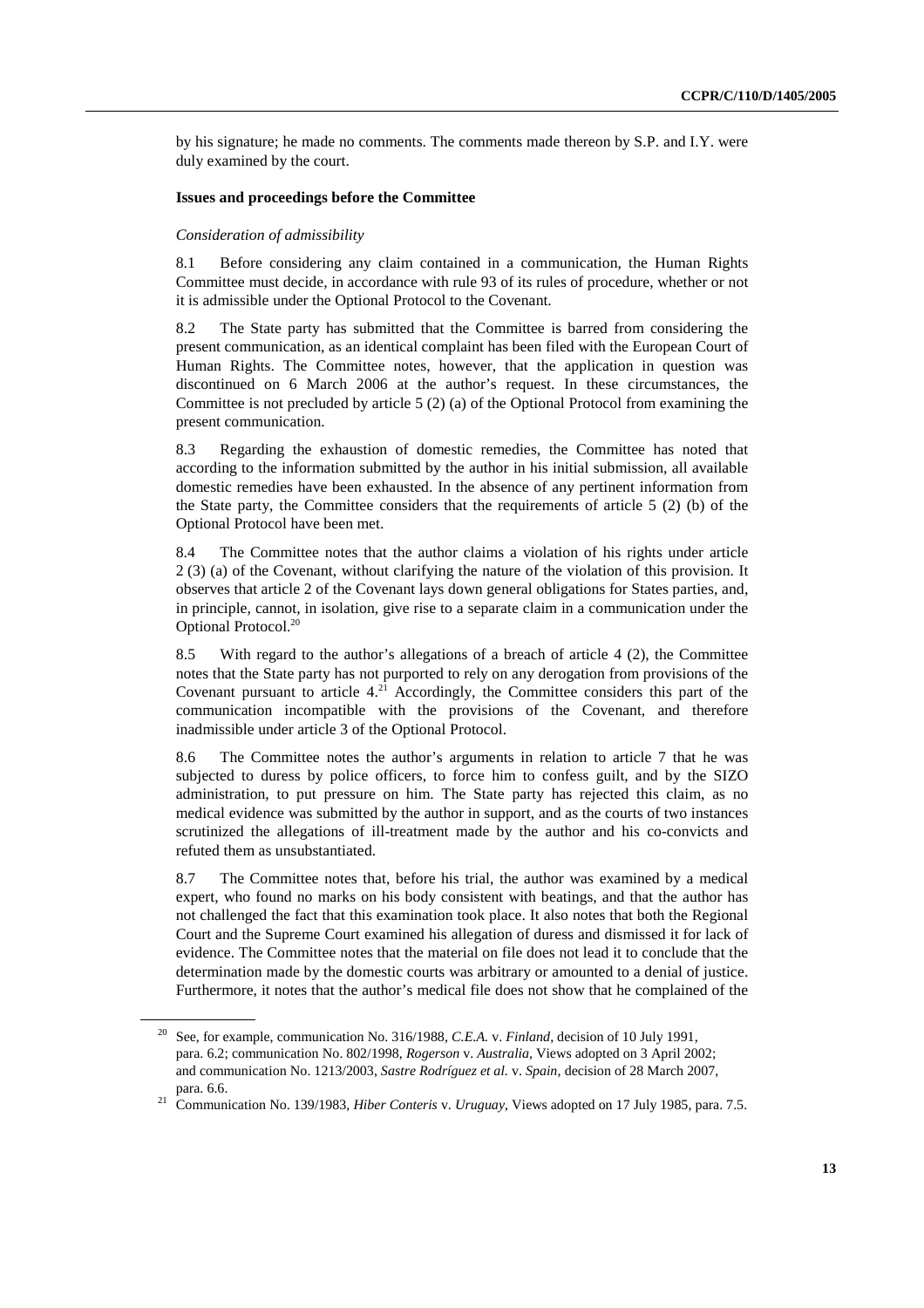beatings inflicted upon arrest or in detention at any point during his detention in the SIZO between 23 May 2000 and 12 September 2005. In addition, he refused to undergo a medical examination on 4 July 2006, while claiming that the marks of the torture were visible. In addition, to the extent that he claims that the doctor refused to document his injuries, the Committee notes that there is no material before it to demonstrate that the author has challenged such a refusal before the domestic authorities or in court.

8.8 The Committee further takes note of the documents provided by the State party showing that following the transmittal of the author's complaints, an internal inquiry was conducted which confirmed the domestic courts' conclusions that the author had not been subjected to ill-treatment aimed at forcing a confession from him, and that he did not complain, from the SIZO, of ill-treatment or humiliation. It also notes, with reference to the documents provided by the author, that there is no evidence that he attempted to institute criminal proceedings in relation to this attempted forced confession during the pre-trial investigation. Likewise, he has provided no evidence that he brought his claim regarding ill-treatment during his detention in the SIZO to the attention of the domestic authorities. To the extent that he may be understood as complaining of his inability to submit such claims in writing, as he was handcuffed while his case was heard by the Supreme Court, the Committee notes that there is nothing in the material before it to conclude that the author was not able to file such complaints from the SIZO.

8.9 In the circumstances, and in light of the subsisting inconsistencies, and in the absence of any further evidence in support of the author's allegations of duress, under article 7 of the Covenant, the Committee considers that it cannot conclude that the author has sufficiently substantiated this claim for the purposes of admissibility, and therefore declares it inadmissible under article 2 of the Optional Protocol.

8.10 The Committee notes the author's claim that blindfolding him with a hood and handcuffing him during his transportation to the Supreme Court amounted to a violation of article 7 of the Covenant. The Committee also notes that the State party has denied the claim of blindfolding the author during the transportation; it also stated that such a measure may only be used in exceptional circumstances, for the purpose of the security of the individual transported, and is subject to authorization, which in this particular case was not requested. The Committee further notes that although in his subsequent submissions the author reiterated his claim, no additional information was provided in support. It also remains unclear whether the author took any action or brought any complaint to the attention of the domestic authorities or courts on this matter. The Committee further notes that the State party did not deny the allegation that it handcuffed the author during the transportation but that it referred to the national legislation providing that detainees may be handcuffed when being escorted in order to prevent escape or injury, and that life prisoners in particular shall be handcuffed every time that they are escorted. The Committee observes that the author has not provided specific information or arguments to explain why handcuffing him during the transportation in order to prevent his escape would constitute cruel, inhuman or degrading treatment within the meaning of article 7 of the Covenant. In light of this, the Committee cannot conclude that the author's claims regarding his treatment during transportation have been sufficiently substantiated, and therefore declares them inadmissible under article 2 of the Optional Protocol.

8.11 The Committee further notes the author's claims, which potentially raise issues under articles  $14 \t(1)$  and  $(3) \t(b)$ , (e) and  $(g)$  of the Covenant, that the courts based his conviction on assumptions, on contradictory evidence, particularly that of I.Y., and on evidence obtained under duress, and rejected his requests to obtain additional expert examination and the attendance and examination of witness. The Committee observes that these claims amount primarily to an evaluation of facts and evidence, and recalls its jurisprudence that it is generally for the relevant domestic courts to evaluate facts and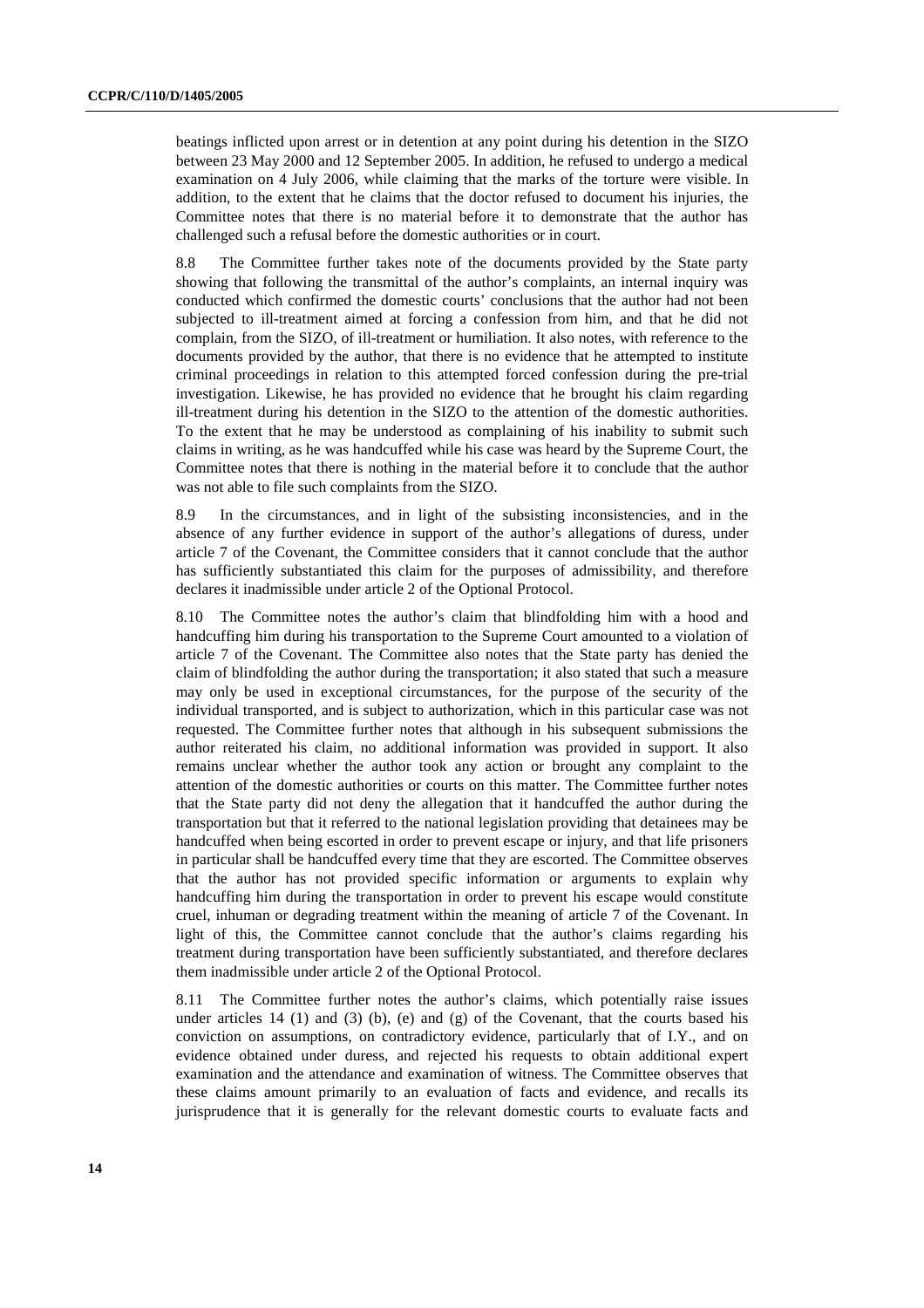evidence in a particular case, unless it can be ascertained that the evaluation was clearly arbitrary or amounted to a denial of justice.<sup>22</sup> It considers that the materials before it do not suggest that the courts acted arbitrarily in evaluating the facts and evidence in the author's case or that the proceedings were flawed and amounted to a denial of justice.

8.12 In particular, the Committee notes that in light of the contradictory submissions and the material on file, in the absence of a copy of the trial transcript, it remains unclear whether, in fact, the author confessed to the murder at any stage of the domestic proceedings. Even if he did testify against himself, the Committee notes that the courts had established his guilt on the basis of a multitude of corroborating evidence. It notes the State party's argument that his conviction was based on a thorough review, by the courts of two instances, of contradictory testimonies of the co-accused, who were examined individually, witnesses' statements, and the results of several forensic reports, and that the courts rejected I.Y.'s statement incriminating the author. It also notes, in reference to the Supreme Court's decision, that, when establishing the author's guilt, the Supreme Court took into consideration the testimonies of the victims' relatives and the records from the crime scene examination. Furthermore, the Committee observes that nothing demonstrates that the author sought to obtain the attendance and examination of other witnesses at any stage of the proceedings or that his requests to this effect were not entertained. In the circumstances, the Committee considers the claims under articles  $14 \, (1)$  and  $(3) \, (b)$ , (e) and  $(g)$  of the Covenant to be insufficiently substantiated and therefore inadmissible under article 2 of the Optional Protocol.

8.13 The Committee further notes the author's claims regarding a violation of his rights of defence because he was denied access to his criminal case file and because his ex officio lawyers were ineffective, which potentially raises issues under article 14 (3) (b) and (d) of the Covenant. The Committee notes that, as established by the Supreme Court, a new lawyer was appointed to the author on 22 June 2000, as soon as contradictions appeared in his and I.Y's testimonies. It further notes that nothing in the material before it shows that the author ever requested a change of lawyer at any point of the proceedings.

8.14 The Committee notes the State party's submission that the author studied the trial transcript on 6, 9 and 10 July 2001, as attested by his signature, and that he did not file comments thereon. With reference to the documents provided by the State party, it notes that he was granted leave to study the case file on 6 and 10 July 2001. It further notes, in light of the material before it, that the author's submission that his comments on the trial transcript were concealed by the authorities is not supported by evidence. It further notes that he never claimed in court that his right to be acquainted with his case file, to study the trial transcript or to defend himself had been violated. It also notes that he was represented by a lawyer in the Supreme Court, and that, with regard to the quality of the legal assistance, nothing demonstrates that he ever requested to have another lawyer appointed. Accordingly, the Committee considers the claims under article 14 (3) (b) and (d) of the Covenant insufficiently substantiated, and therefore declares them inadmissible under article 2 of the Optional Protocol.

<sup>22</sup> See, for example, communication No. 1834/2008, *A.P.* v. *Ukraine*, decision of inadmissibility of 23 July 2012, para. 8.12; communication No. 1212/2003, *Lanzarote Sánchez* v. *Spain*, decision of inadmissibility of 25 July 2006, para. 6.3; communication No. 1616/2007, *Manzano et al.* v. *Colombia*, decision of inadmissibility of 19 March 2010, para. 6.4; communication No. 1771/2008, *Gbondo Sama* v. *Germany*, decision of inadmissibility of 28 July 2009, para. 6.4; communication No. 1758/2008, *Jessop* v. *New Zealand*, Views adopted on 29 March 2011, para. 7.11; and communication No. 1532/2006, *Sedljar and Lavrov* v. *Estonia*, Views adopted on 29 March 2011, para. 7.3.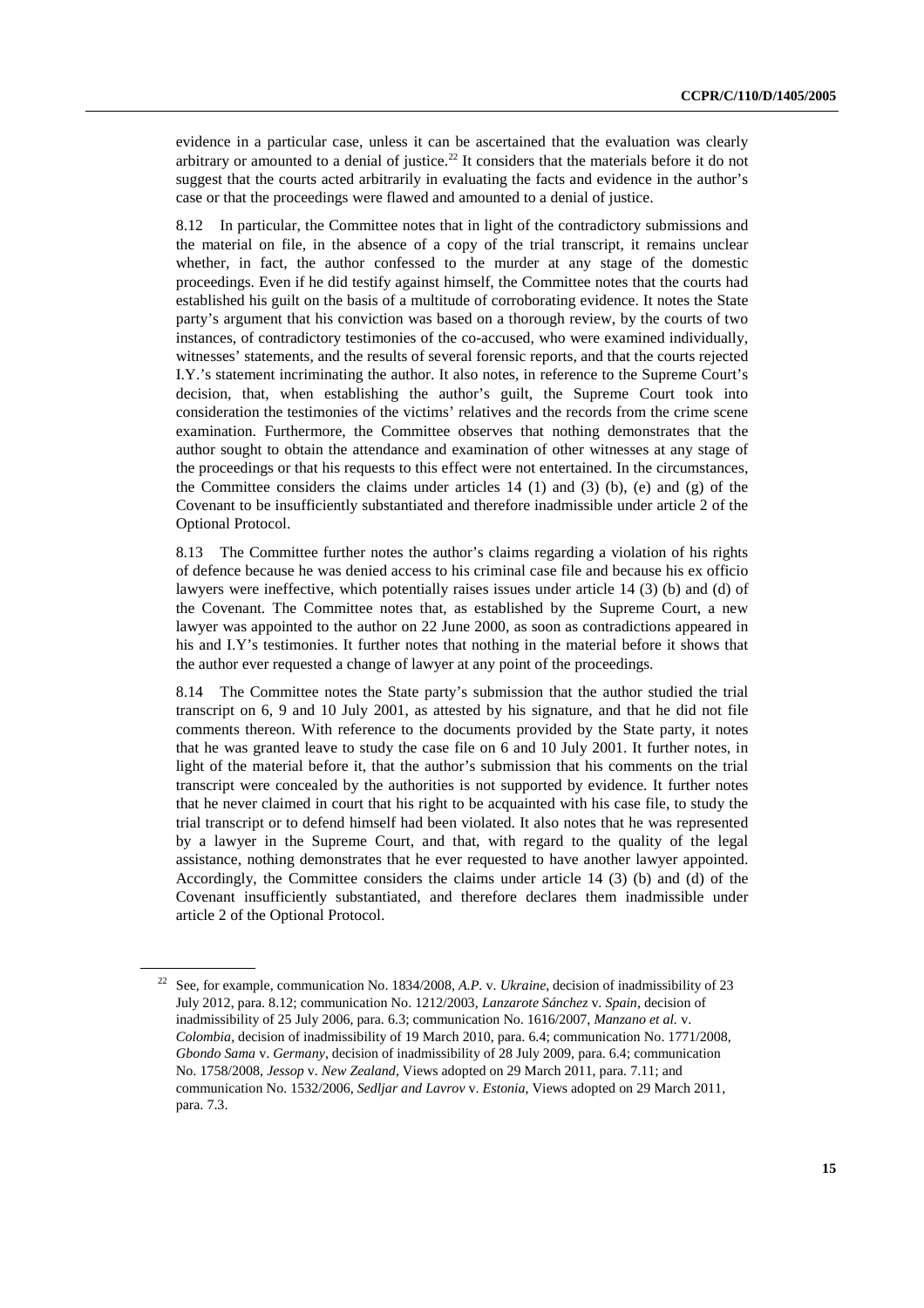8.15 The Committee notes the author's claim regarding the conditions of detention in the SIZO, which potentially raises issues under article 10 of the Covenant. It takes note of the State party's argumentation in this regard and the affidavits that it produced in support, including statements by the author's inmates, and the results of on-the-spot verifications in the SIZO by a number of different authorities showing that the conditions of detention there were in compliance with the existing hygiene and sanitary norms that applied throughout the State party's penitentiary system. The Committee notes the number as well as the detailed and consistent nature of these affidavits. In addition, in light of their content, the Committee sees no reason to cast doubt on their veracity.

8.16 Insofar as the author may be understood as complaining of sharing, at times, a cell with two other inmates, including some infected with tuberculosis, the Committee notes that it has not been disputed by the author that on 8 July 2001, he requested the SIZO administration to "place anybody else" with him. It also notes that the author has not specified when and for how long he shared a cell with inmates infected with tuberculosis. In addition, it takes note of a letter dated 10 September 2005 in which the State Department for the Execution of Sentences denied that the author had ever been held together with inmates infected with tuberculosis. Furthermore, the Committee notes that, according to the author's medical case file and records, provided by the State party, he had his chest X-rayed on an annual basis in the SIZO between 2000 and 2005 and his lungs were not affected whatsoever. It notes that the author's mere allegation that these affidavits were false is not supported by any further explanations or documentary evidence.

8.17 Regarding the author's implicit claims of having been kept in solitary confinement, the Committee reiterates its general comment No. 20, under which prolonged solitary confinement of the detained or imprisoned person may amount to acts prohibited by article 7 of the Covenant.23 It notes, however, that the author has not specified when exactly, and for how long, he was held in solitary confinement. Similarly, the author has not provided sufficient information as to the alleged violation of his rights as a former penitentiary official by being held at times together with ordinary criminals.

8.18 The Committee further notes the author's allegations, under article 10 (1) and (2) of the Covenant, regarding his conditions of detention in the GVK-96 penitentiary colony. It notes that the State party has not refuted these claims specifically. It also notes that the author, however, has not provided any explanations as to the claims he submitted in this regard with the competent domestic authorities, including with the courts, but instead asked the Committee to invite the State party to provide it with information in this connection.

8.19 In these circumstances, and in light of the subsisting inconsistencies and contradictions, the Committee concludes that the claims under article 10 of the Covenant concerning the author's conditions of detention in the SIZO and the GVK-96 penitentiary colony are insufficiently substantiated for the purposes of admissibility, and are therefore inadmissible under article 2 of the Optional Protocol.

8.20 The Committee further notes the author's claim regarding the dissemination of incriminating materials in the media prior to the court's final verdict in his case, which potentially raises issues under article 14 (2) of the Covenant. Despite its specific enquiry made with the author, however, the Committee has not received any documentary evidence to support these claims. In the absence of any other information or clarifications on file in this connection, and particularly in the absence of any explanation as to how, in practice, the media coverage regarding the murder had negatively impacted on the author's rights,

<sup>23</sup> See general comment No. 20.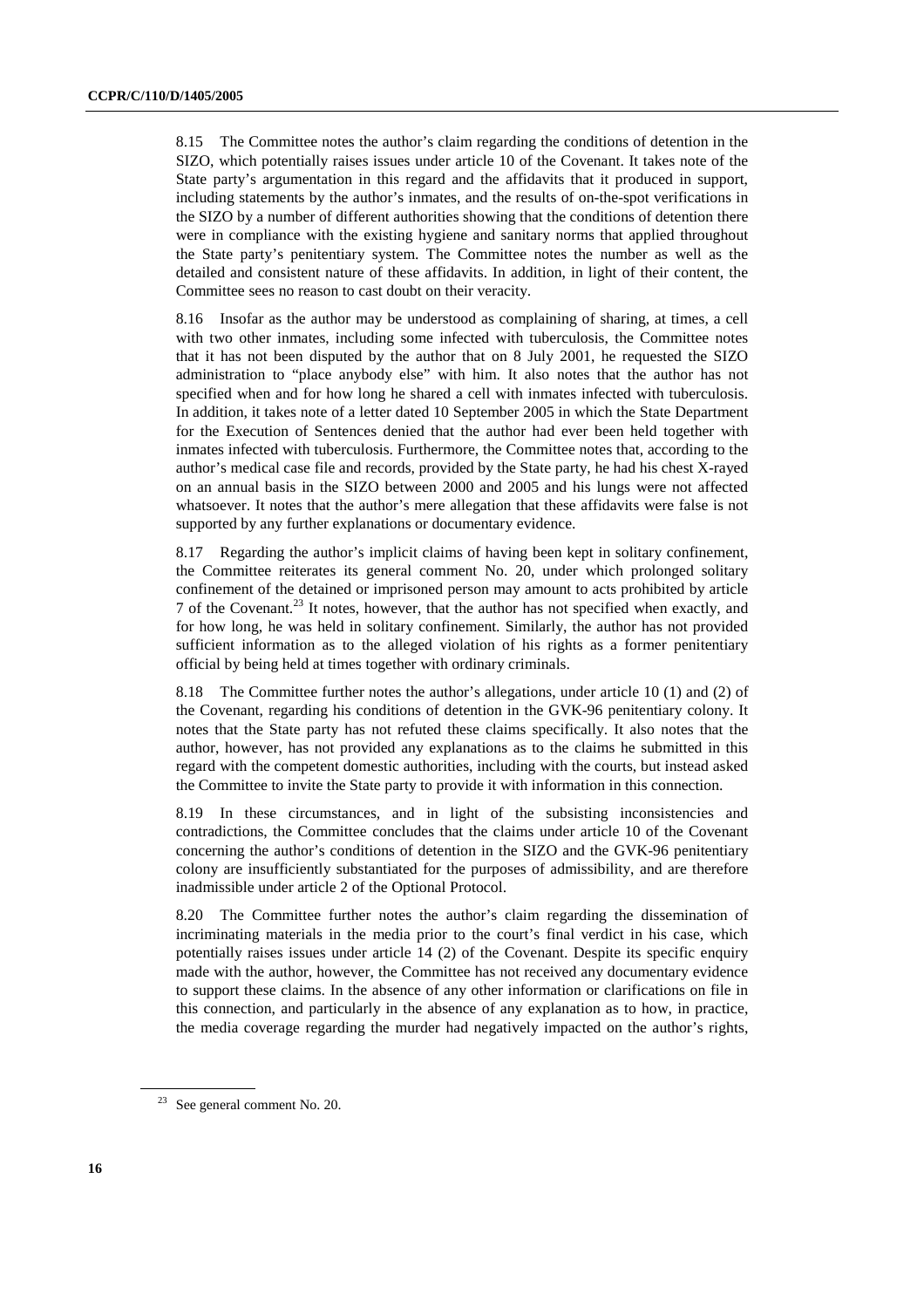the Committee considers that this claim is insufficiently substantiated and therefore inadmissible under article 2 of the Optional Protocol.

8.21 The Committee has noted the author's remaining claims to the effect that his rights under articles 7 and 14 (1) and (3) (b) and (d) of the Covenant have been violated because, as his hands were handcuffed, he could not take notes while studying the trial transcript in the SIZO, and he could not read out or use his written additions to his cassation appeal in the Supreme Court. It also notes that the author was kept handcuffed in a metal cage in the courtroom during the examination of his appeal by the Supreme Court. The Committee notes that, in fact, these allegations raise issues under articles 7 and 14 (1) and 3 (b) of the Covenant. Given that these claims remained unaddressed by the State party in its observations, the Committee considers that due weight must be given to the author's allegations as far as they are sufficiently substantiated. Accordingly, it concludes that this part of the communication is admissible as raising issues under articles 7 and 14 (1) and (3) (b) of the Covenant and proceeds to its examination on the merits.

#### *Consideration of the merits*

9.1 The Human Rights Committee has considered the communication in light of all the information made available to it by the parties, as provided under article  $5(1)$  of the Optional Protocol.

9.2. The issues before the Committee are whether the author's handcuffing and placement in a metal cage during the examination of his appeal by the Supreme Court subjected him to degrading treatment, for the purposes of article 7 of the Covenant, and violated his right to a fair trial free from prejudice, as provided for under article 14 (1) of the Covenant, and whether the handcuffing while he studied the trial transcript in the SIZO and during the examination of his appeal by the Supreme Court resulted in a violation of his right to be provided with the necessary facilities for the preparation of his defence, as guaranteed by article 14 (3) (b) of the Covenant. The Committee recalls that the prohibition in article 7 is complemented by the positive requirements of article 10 (1) of the Covenant, which stipulate that "all persons deprived of their liberty shall be treated with humanity and with respect for the inherent dignity of the human person."<sup>24</sup> It also recalls its general comment No. 21, which places on the State party a positive obligation to guarantee the human dignity of all persons deprived of their liberty and to ensure that they "enjoy all the rights set forth in the Covenant, subject to the restrictions that are unavoidable in a closed environment."<sup>25</sup> In addition, the Committee recalls its general comment No. 32, according to which "it is a duty for all public authorities to refrain from prejudging the outcome of a trial […] Defendants should normally not be shackled or kept in cages during trials or otherwise presented to the court in a manner indicating that they may be dangerous criminals",<sup>26</sup> as this may result in a violation of article 14 (1). The Committee further notes that article 14 (3) (b) of the Covenant contains important elements designed to guarantee the principles of a fair trial, including the right of the accused to access and use the documents that are necessary for the preparation of the defence.

<sup>24</sup> General comment No. 20, para. 2.

<sup>&</sup>lt;sup>25</sup> General comment No. 21 (1992) on humane treatment of persons deprived of their liberty, para. 3, *Official Records of the General Assembly, Forty-seventh session, Supplement No. 40* (A/47/40),

annex VI, sect. B.<br><sup>26</sup> General comment No. 32 (2007) on the right to equality before courts and tribunals and to a fair trial, para. 30, *Official Records of the General Assembly, Sixty-second Session, Supplement No. 40,* vol. I (A/62/40 (Vol. I)), annex VI; and communication No. 2120/2011, *Kovaleva and Kozyar* v. *Belarus*, Views adopted on 29 October 2012, para. 11.4.